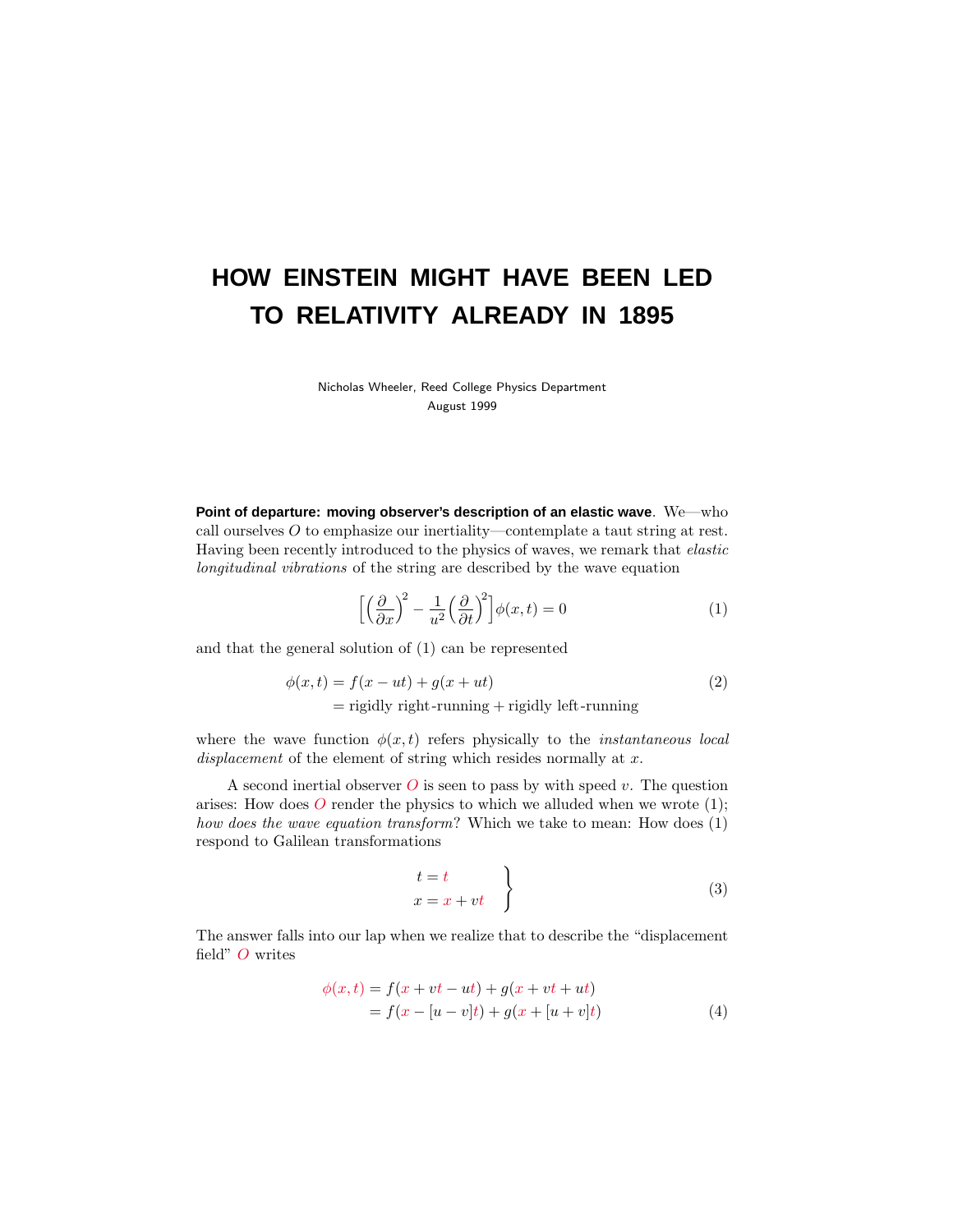

Figure 1: 3-dimensional representation of the 1-dimensional issue addressed in the text. We—seated in the boat—are at rest with respect to the water, and see the flying observer to pass by with speed  $v$ . In the figure I have attempted to suggest—in anticipation of things to come—that the biplane is very slow:  $v < u$ , where *u* denotes the speed (with respect both to us and to the stagnant sea) of wave propagation.

and that such a function cannot possibly satisfy a wave equation of type (1); evidently (4) is in fact a solution of

$$
\left[\frac{\partial}{\partial x} + \frac{1}{u - v} \frac{\partial}{\partial t}\right] \left[\frac{\partial}{\partial x} - \frac{1}{u + v} \frac{\partial}{\partial t}\right] \phi(x, t) = 0
$$
\n(5)

which gives back (1) only in the trivial case  $v = 0$ . Expansion of the differential operator which stands of the left side of (5) gives

$$
\underbrace{\left(\frac{\partial}{\partial x}\right)^2 + \frac{2v}{u^2 - v^2} \frac{\partial}{\partial x} \frac{\partial}{\partial t} - \frac{1}{u^2 - v^2} \left(\frac{\partial}{\partial t}\right)^2}{u^2 - v^2}
$$

which reduces to

$$
= \left(\frac{\partial}{\partial x}\right)^2 - \frac{1}{u^2} \left(\frac{\partial}{\partial t}\right)^2 \quad \text{at } v = 0
$$

and—interestingly—*becomes singular as*  $v^2 \uparrow u^2$ .

The circumstance that (1) and (5) are—though they refer to the same physics—structurally distinct bothers neither  $O$  nor  $O$ , for both realize that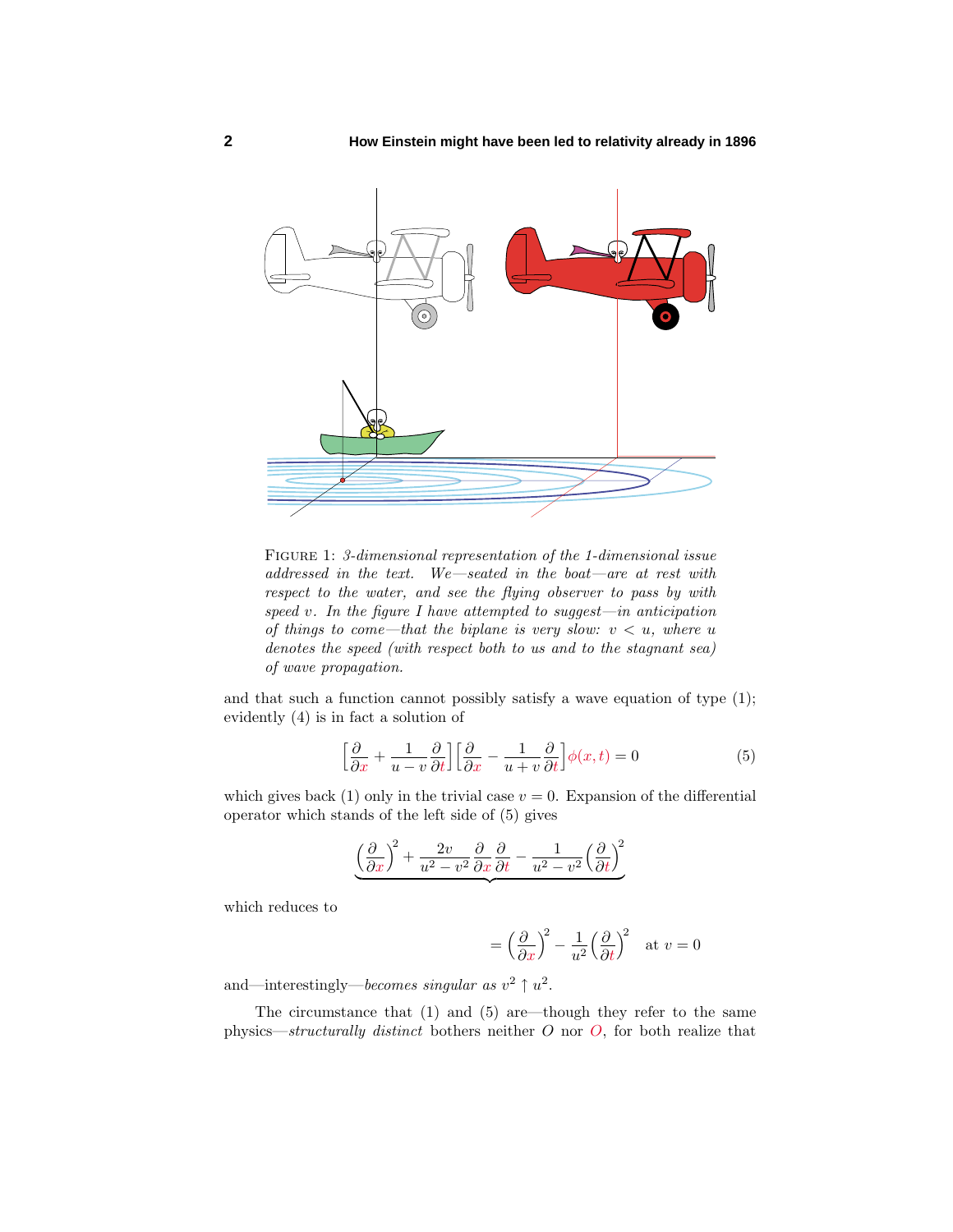### **Waves without a supporting medium 3**

they stand in asymmetric relationships to the medium: O is at rest with respect to the string; *O* in motion with respect to the string.

**Enter: Young Einstein**. I quote now from an English translation of Einstein's "Autobiographical Notes:"<sup>1</sup>

"...I came to the conviction that only the discovery of a universal formal principle could lead us to assured results. *...* After ten years of reflection such a principle resulted from a paradox upon which I had already hit at the age of 16: if I pursue a beam of light with velocity  $c \ldots I$  should observe such a beam as a spatially oscillatory electromagnetic field at rest. However, there seems to be no such thing, whether on the basis of experience or according to Maxwell's equations.  $\dots$  *It seemed to me intuitively clear that, judged from the standpoint* of such an observer, everything would have to happen according to the same laws as for an observer*...* at rest."

Suppose we had reason to assert the existence in Nature of a class of waves which move without benefit of a "supporting medium."<sup>2</sup> We lose then any grounds on which to tolerate any asymmetry in the relationship of  $O$  to  $O$ , at least so far as concerns the physics of such waves.

If *O* sees such a wave<sup>3</sup>  $\phi(x,t) = f(x-ct) + g(x+ct)$  to satisfy

$$
\[ \left( \frac{\partial}{\partial x} \right)^2 - \frac{1}{c^2} \left( \frac{\partial}{\partial t} \right)^2 \]phi(x, t) = 0
$$

then *O* must see that wave to satisfy

$$
\[ \left( \frac{\partial}{\partial x} \right)^2 - \frac{1}{c^2} \left( \frac{\partial}{\partial t} \right)^2 \]phi(x, t) = 0
$$

How can such "form invariance" be achieved?

<sup>1</sup> P. A. Schilpp (editor), *ALBERT EINSTEIN: Philosopher–Scientist* (1951), p. 53.

<sup>3</sup> The notational adjustment  $u \to c$  is intended to emphasize that we have now in mind waves which are "special" (in the sense just described), though not necessarily electromagnetic; put therefore out of mind the thought that *c* refers to the "velocity of light."

<sup>2</sup> It is clearly senseless to speak (except poetically) of an "elastic wave in the absence of semi-rigid matter," and until about 1895 it was supposed that electromagnetic waves must, of that same necessity, be supported by an elastic "æther." But experiments designed to detect "motion relative to the æther" [Fizeau (1853), Michelson–Morley (1881–1887), Trouton–Noble (1903)] all yielded null results. It was theoretical desperation which led H. A. Lorentz  $(\sim)$  to advance—tentatively—the radical view that electromagnetic waves might get along very well without the support of a medium! Like a smile without a face.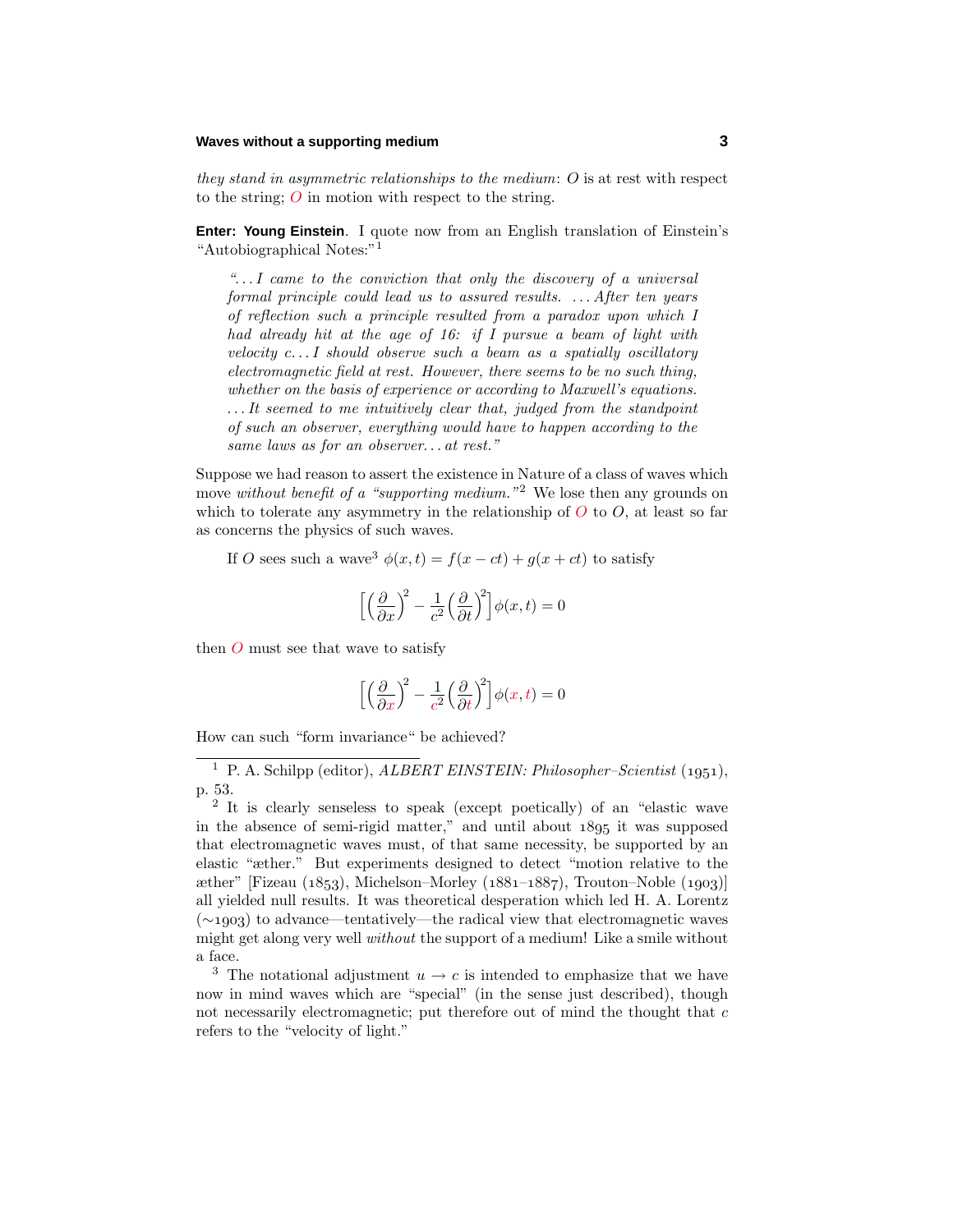**Lorentz transformations**. We are forced to the conslusion that to achieve

$$
f(x-ct) + g(x+ct) \longrightarrow f(x-ct) + g(x+ct)
$$
 : all  $f(\bullet)$  and  $g(\bullet)$ 

we must presume the relation of  $O$  to  $O$  to be described not by

$$
\begin{aligned}\n t &= t \\
 x &= x + vt\n \end{aligned}
$$
\n(3)

but by some modified transformation equations

$$
\begin{aligned}\nt &= \mathfrak{T}(x, t; v) \\
x &= \mathfrak{X}(x, t; v)\n\end{aligned}
$$
\n(6)

and, moreover, that these must have the property that they entail

$$
x \pm ct = W_{\pm}(x \pm ct) \tag{7}
$$

For only then will we have

$$
f(x - ct) + g(x + ct) = f(W_-(x \pm ct)) + g(W_+(x \pm ct))
$$
  

$$
\equiv f(x - ct) + g(x + ct) : \text{ all } f(\bullet) \text{ and } g(\bullet)
$$

Let us now *assume* (6) to possess the *linear* structure characteristic of the Galilean transformation (3), writing

$$
\begin{aligned}\n t &= Pt + px \\
 x &= q \, t + Qx\n \end{aligned}\n \tag{8}
$$

where *P*, *p*, *Q* and *q* depend (in some presently unknown way) upon the kinematic parameter  $v$ . From  $(8)$  it follows that

$$
x \pm ct = (Q \pm cp)x + (q \pm cP)t \tag{9.1}
$$

while to achieve compliance with (7) there must exist multipliers  $K_{\pm}(v)$  such that

$$
= K_{\pm}(v) \cdot (x \pm ct) \tag{9.2}
$$

From (9) we are led to a quartet of equations

$$
Q + cp = K_{+}
$$
  
\n
$$
Q - cp = K_{-}
$$
  
\n
$$
q + cP = +cK_{+}
$$
  
\n
$$
q - cP = -cK_{-}
$$

from which it follows readily that

$$
P = \frac{c}{2c}(K_{+} + K_{-})
$$
  
\n
$$
p = \frac{1}{2c}(K_{+} - K_{-})
$$
  
\n
$$
Q = \frac{1}{2}(K_{+} + K_{-})
$$
  
\n
$$
q = \frac{c}{2}(K_{+} - K_{-})
$$
\n(10)

But the functions  $K_{\pm}(v)$  and the relation of  $c(v)$  remain at present unknown.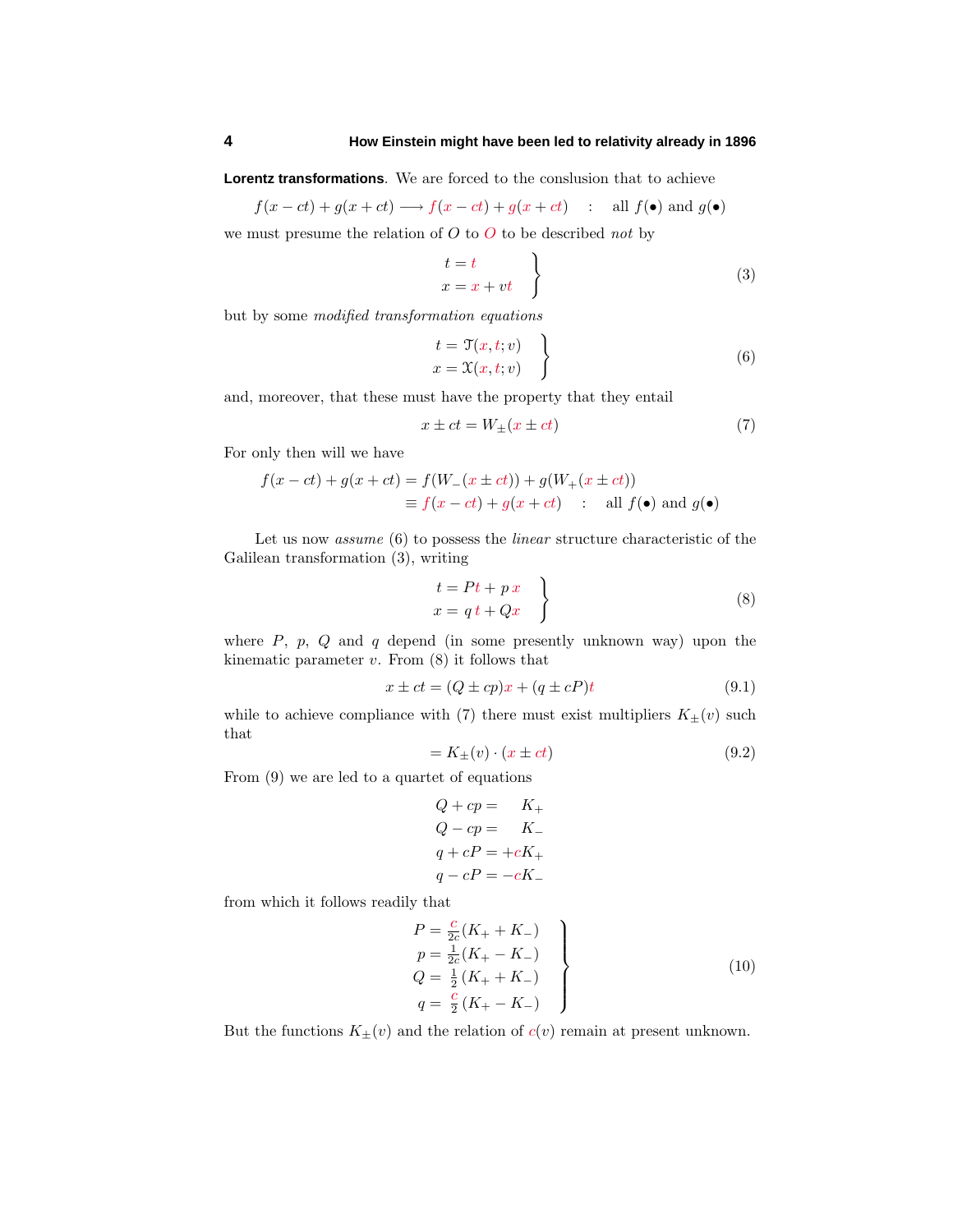# **Lorentz transformations 5**

To make further progress, let us require that the transformation which sends

$$
O \xrightarrow{v} O
$$

be *symmetric* in the sense that  $v \rightarrow -v$  achieves its inversion; then

$$
x \pm ct = K_{\pm}(v) \cdot (x \pm ct)
$$

$$
x \pm ct = K_{\pm}(-v) \cdot (x \pm ct)
$$

supplies the information that

$$
K_{+}(v) \cdot K_{+}(-v) = K_{-}(v) \cdot K_{-}(-v) = 1 \tag{11.1}
$$

Note also that time-reversal sends

$$
x \pm ct = K_{\pm}(+v) \cdot (x \pm ct)
$$
  
\n
$$
\downarrow
$$
 time-reversal  
\n
$$
x \mp ct = K_{\pm}(-v) \cdot (x \mp ct)
$$

so if we REQUIRE *time-reversal invariance* we are led to the condition

$$
K_{\pm}(+v) = K_{\mp}(-v) \tag{11.2}
$$

Equations (11) conjointly entail

$$
K(v) \equiv K_{+}(v) = \frac{1}{K_{-}(v)}
$$
\n(12)

which serves to reduce the number of unknown functions.

Consider finally how *O* describes *O*'s "clock-at-himself," and *vice versa*. Working from (8) and (10), we find that

$$
(t, vt) \longleftarrow (t, 0)
$$
 entails  $q/P = v = c \frac{K_+ - K_-}{K_+ + K_-}$  (13.1)

$$
(t, 0) \longrightarrow (t, -vt)
$$
 entails  $q/Q = v = c \frac{K_+ - K_-}{K_+ + K_-}$  (13.2)

which upon comparison give

$$
c(v) = c \qquad \text{all } v \tag{14}
$$

The striking implication is that

If *O* and *O* "share the wave equation" then—granted certain natural assumptions—they must necessarily "share the value of  $c$ ."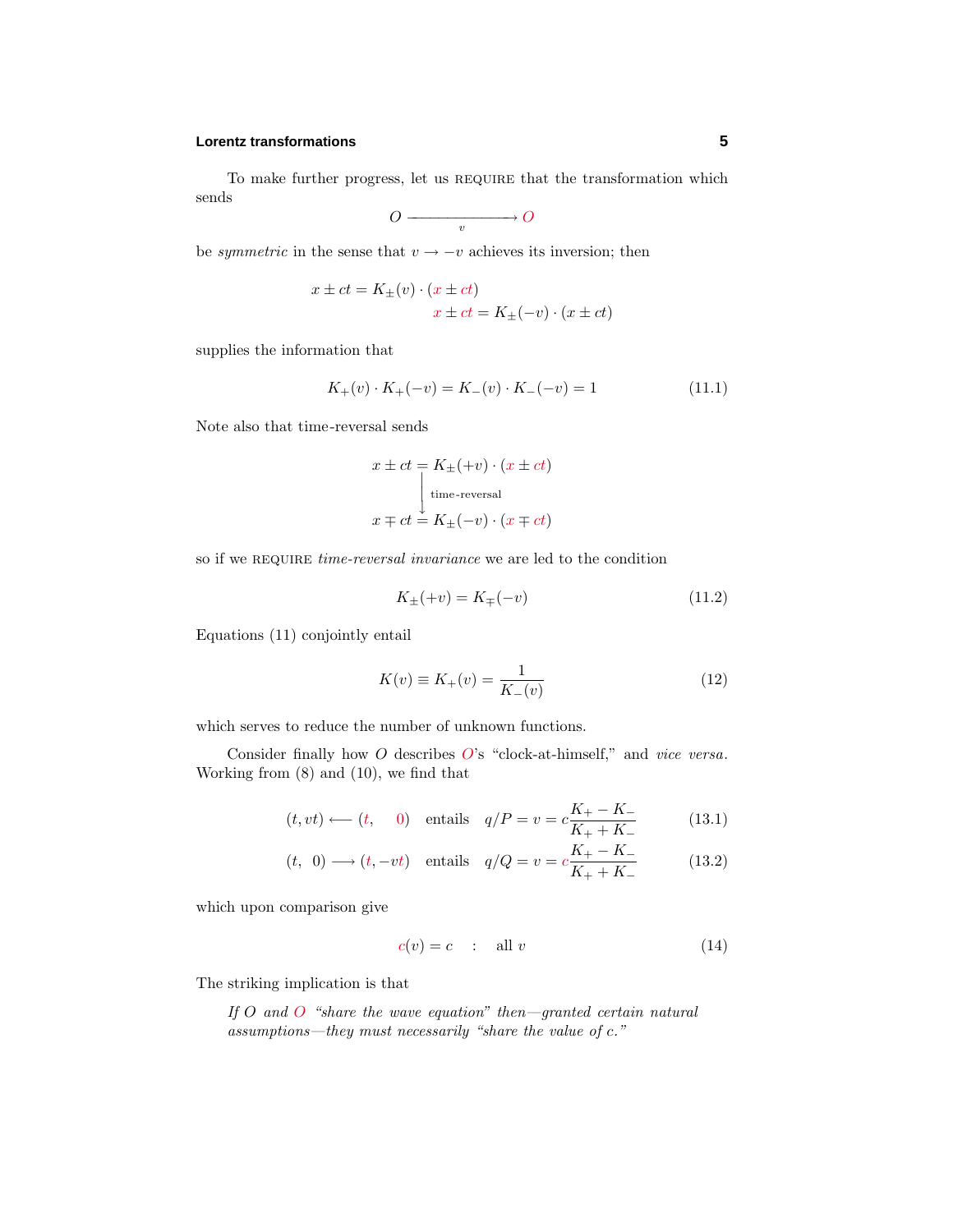It is on this basis that henceforth we abandon the red *c* black *c* distinction. Introducing the dimensionless relative velocity parameter

$$
\beta \equiv v/c
$$

and returning with  $(12)$  to  $(13)$ , we obtain

$$
\beta = \frac{K^2 - 1}{K^2 + 1} \quad \text{whence} \quad K(v) = \sqrt{\frac{1 + \beta}{1 - \beta}} \tag{15}
$$

All the formerly "unknown functions" have now been determined.

Bringing this information to (10), and returning with the results to (8), we obtain

$$
t = \frac{1}{2} \left[ \sqrt{\frac{1+\beta}{1-\beta}} + \sqrt{\frac{1-\beta}{1+\beta}} \right] t + \frac{1}{2c} \left[ \sqrt{\frac{1+\beta}{1-\beta}} - \sqrt{\frac{1-\beta}{1+\beta}} \right] x = \gamma \left( t + vx/c^2 \right)
$$
  

$$
x = \frac{c}{2} \left[ \sqrt{\frac{1+\beta}{1-\beta}} - \sqrt{\frac{1-\beta}{1+\beta}} \right] t + \frac{1}{2} \left[ \sqrt{\frac{1+\beta}{1-\beta}} + \sqrt{\frac{1-\beta}{1+\beta}} \right] x = \gamma \left( vt + x \right)
$$
 (16)

where

$$
\gamma \equiv \frac{1}{\sqrt{1 - \beta^2}} = 1 + \frac{1}{2}\beta^2 + \frac{3}{8}\beta^4 + \cdots
$$

Transformations  $(t, x) \longrightarrow (t, x)$  of the design (16) first presented themselves when Lorentz looked (∼1904) looked to the transformation-theoretic properties (not of the wave equation but) of Maxwell's equations, and are called Lorentz transformations. For  $v \ll c$  (equivalently: in the formal limit  $c \uparrow \infty$ ) (16) gives

$$
t = t + \cdots
$$
  

$$
x = x + vt + \cdots
$$

which exposes the sense in which the Lorentz transformations

- enlarge upon
- reduce to
- contain as approximations

the Galilean transformations (3).

We have achieved (16) by an argument which involves little more than high school algebra—an argument which approaches the masterful simplicity of Einstein's own line of argument. But Einstein's argument—which with its population of idealized trains, lanters and meter sticks seems to me to read more like "mathematical epistemology" than physics—remains unique in the field; I do not claim to understand it well enough to be able to reproduce it in the classroom, do not find it particularly compelling, and do not know how seriously it today is to be taken (since relativity has been found to pertain at a scale so microscopically fine as to render Einstein's "thought experiments" meaningless). My own argument, on the other hand, springs from a question— How does this object of interest transform, and what transformations preserve its form?—which in its innumerable variants has been fruitfully standard to mathematical physics for at least 250 years.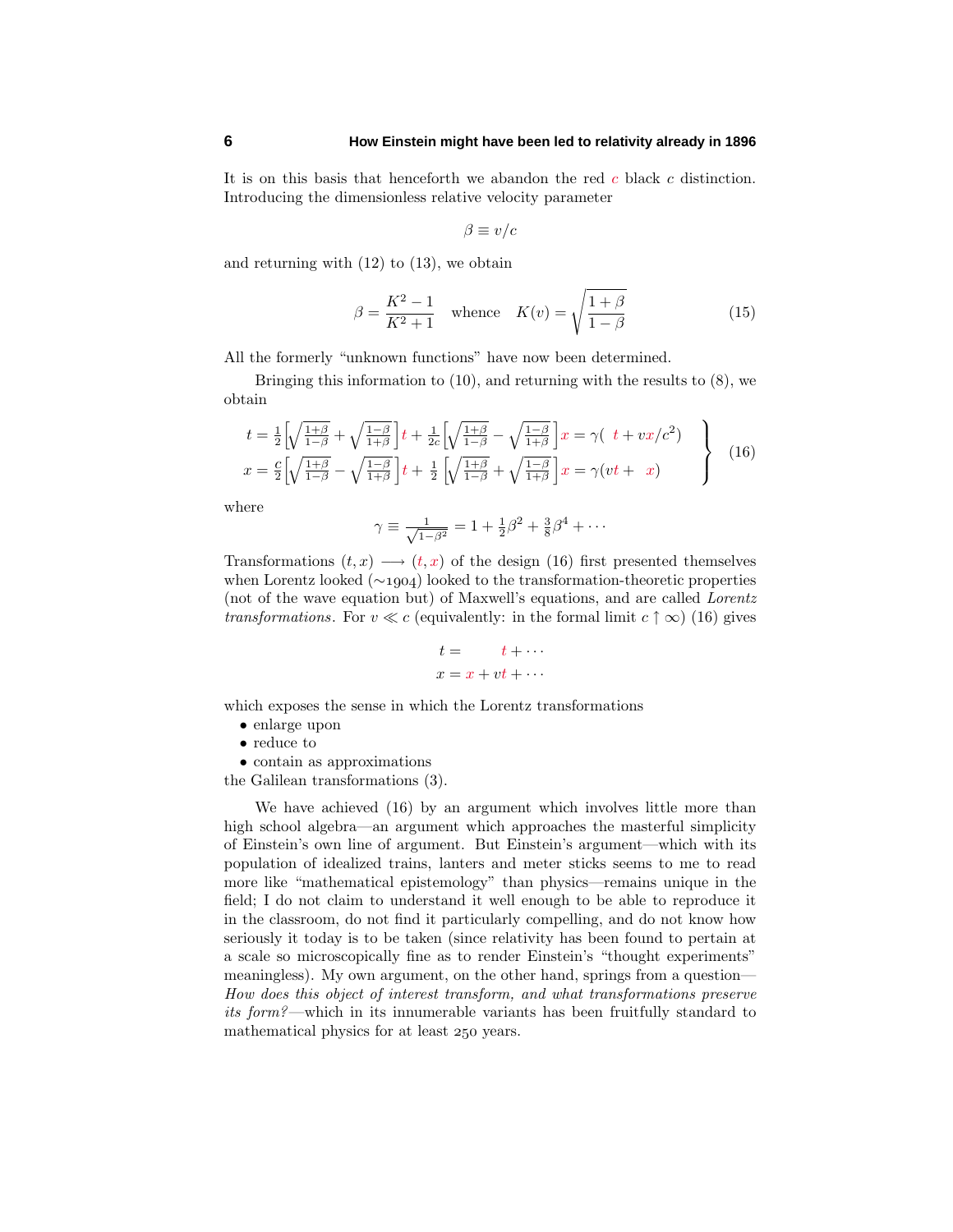# **Principle of relativity 7**

**Theoretical status of the Lorentz transformations**. A world in which inertial observers *O* and *O* use

$$
\begin{aligned}\n t &= t \\
 x &= x + vt\n \end{aligned}
$$
\n(3)

when comparing mechanical observations, but must use

$$
\begin{aligned}\nt &= \gamma (t + vx/c^2) \\
x &= \gamma (vt + x)\n\end{aligned}
$$
\n(16)

when comparing observations pertaining to "mediumless waves" (and must, moreover, be prepared to assign distinct values  $c', c'', \ldots$  to  $c$  when confronted with distinct systems of such waves) is a world which is theoretically unhinged —a world in which the physics books can, in their totality, pertain to the experience of (at most) a single observer. Such a state of affairs would be inconsistent with the spirit of the Copernican revolution.

It follows—on grounds which, whether formal/philosophical/æsthetic, are clearly fundamental—that not more than one of the options spelled out above can figure in a comprehensive physics. How to proceed?

• We might try to stick with  $(3)$ ; we then retain Newtonian dynamics intact, but must give up the notion of a "mediumless wave." This may seem acceptable on its face, but entails that we also abandon Maxwellean electrodynamics and the associated electromagnetic theory of light—theories which conform very well to observation.

• We might, alternatively, adopt some instance of (16)—namely, the instance which results from promoting some *c*-value to the status of a universal constant of Nature. If, in particular, we set

#### $c =$  velocity of light

then we retain Maxwellean electrodynamics intact, but must abandon Newtonian dynamics, which becomes merely the leading low-velocity approximation to a "relativistic dynamics." This, clearly, is the more "interesting" way to go. We are led thus—with Einstein  $(1905)$ —to postulate the

principle of relativity: Physical formulæ and concepts shall be "admissible" if and only if they are form-invariant with respect to the Lorentz transformations (16).

Note that the Principle of Relativity refers to no specific physical phenomenon; it refers, instead, to the necessary structure of physical theories in general. It stands to physics in much the same relationship that the Rules of Syntax (which refer to no specific utterance, but to the design of "well-formed sentences") stand to language.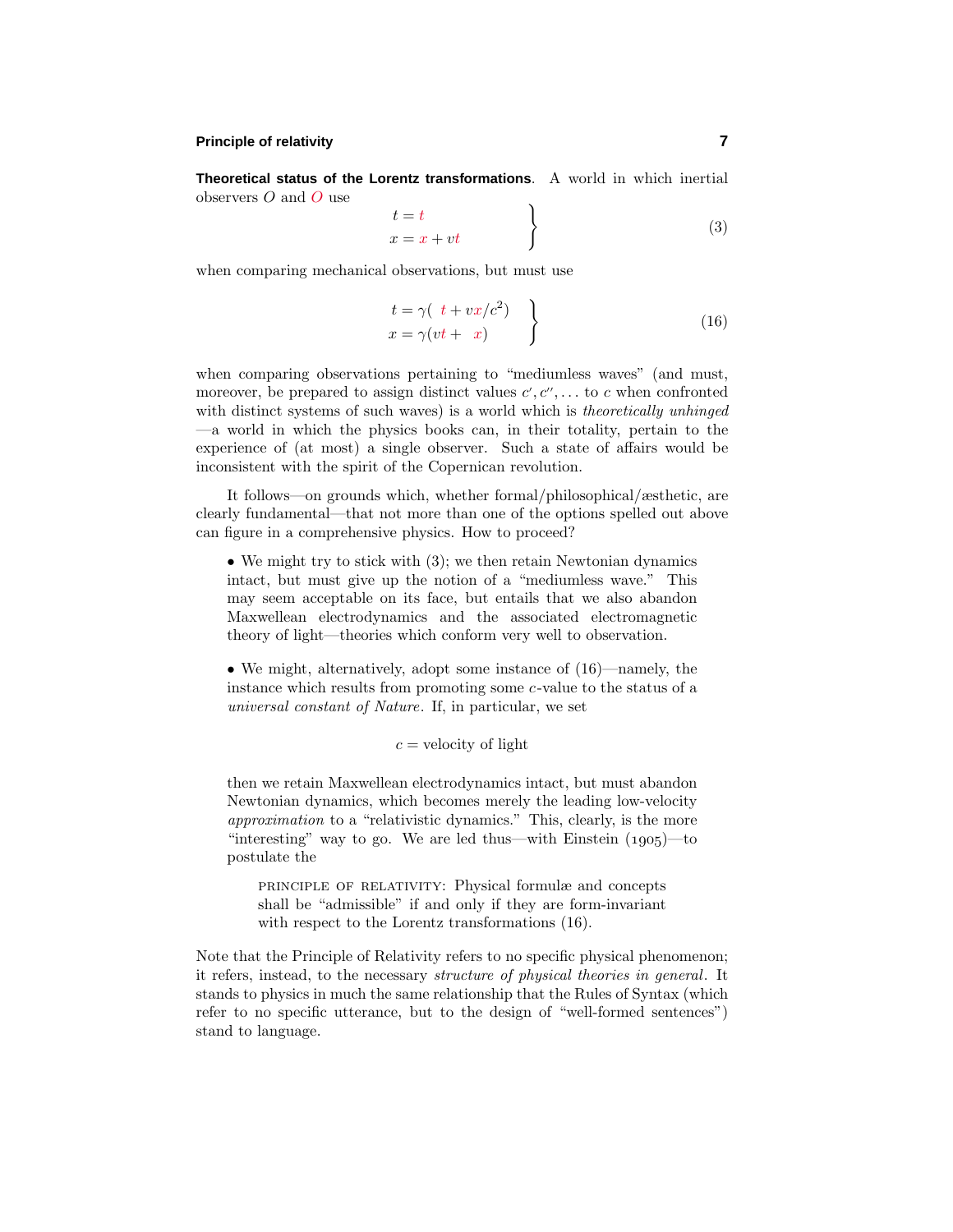**Geometrical consequences of the Lorentz transformation formula**. Diagrams such as Figure 2 are commonly encountered already in pre-relativistic physics, where they are used to represent kinematic/dynamic events. The point to which



FIGURE 2: Space-time representation of the motion  $x(t)$  of a point (kinematics) or particle (dynamics). The diagram is in effect a movie—a *t*-parameterized stack of "time-slices." In pre-relativistic physics it makes one kind of good sense to speak of the Euclidean distance between two space points (as measured by a meter stick), and quite a different kind of good sense to speak of the temporal interval separating two time-slices (as measured by a clock), but no sense to speak of "the distance between two events,"  $\circ$  and  $\bullet$ .

I would draw attention is that such "space-time diagrams" arise by formal fusion of two distinct notions:

- a 1-dimensional "time axis," the points of which are well-ordered, and on which intervals have the physical dimension of TIME;
- an N-dimensional "space," the points of which are (except in the case  $N = 1$ ) not well-ordered, and on which intervals have the physical dimension of LENGTH.

Notice now that, upon returning with  $(12)$  to  $(9.2)$ , we have

$$
(x \pm ct) = K^{\pm 1}(x \pm ct)
$$
\n<sup>(17)</sup>

from which it follows that

$$
(ct)^2 - x^2 = (ct)^2 - x^2 \tag{18}
$$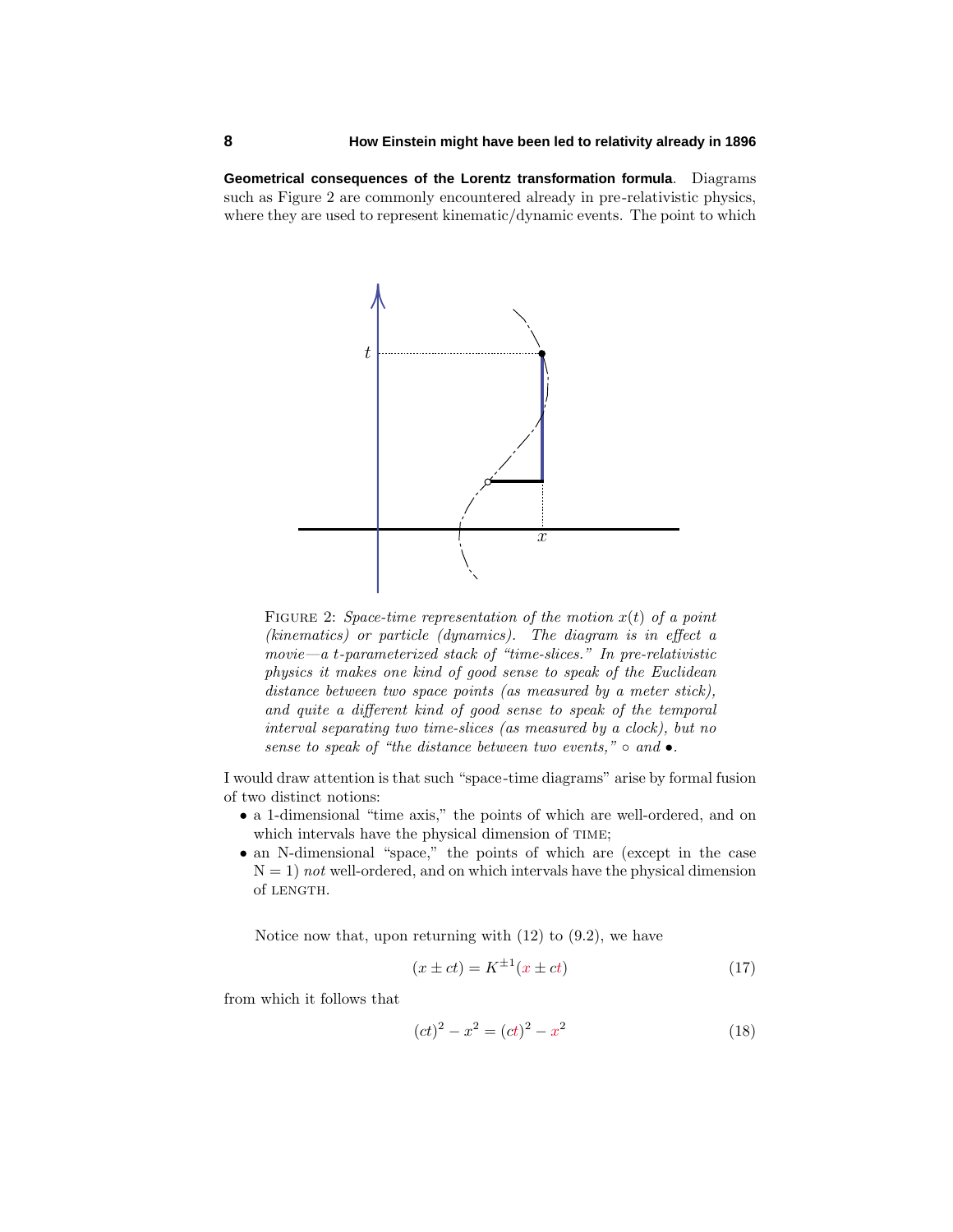#### **Space & time become "spacetime" 9**

This last equation establishes the sense in which

the expression  $(ct)^2 - x^2$  is Lorentz-invariant

just as, on the Euclidean plane,

the expression  $x^2 + y^2$  is rotationally invariant

In the latter context,  $r^2 \equiv x^2 + y^2$  defines the (squared) "Pythagorean length" of the spatial interval separating the point  $(x, y)$  from the origin  $(0, 0)$ ; it is from that definition that the Euclidean plane—now a "metric space"—acquires its distinctive metric properties.

Which brings us to the work of Hermann Minkowski, who had been one of Einstein's teachers (of mathematics) at the ETH in Zurich, and who in wrote

"The views of space and time which  $I$  wish to lay before you have sprung from the soil of experimental physics, and therein lies their strength. They are radical. Henceforth, space by itself, and time by itself, are doomed to fade away into mere shadows, and only a kind of union of the two will preserve an independent reality."

Minkowski's idea was to let  $s^2 \equiv (ct)^2 - x^2$  serve to *define* the (squared) "Minkowskian length" of the spacetime interval separating the "event" (*ct, x*) from the origin (0*,* 0). But this simple means (see Figure 3) did he achieve

 $space \otimes time \longrightarrow spacetime$ 

and thus expose the deeper significance of Einstein's accomplishment (which Einstein himself had somehow failed to notice).

At this point it becomes natural to make a notational adjustment, writing

$$
\begin{array}{ccc} x^0 \text{ in place of } ct \\ x^1 \text{ in place of } x \end{array} \Bigg\} \quad \text{ both have the dimensionality of LENGTH}
$$

and

$$
s2 = (x0)2 - (x1)2
$$
  
\n
$$
\downarrow
$$
  
\n
$$
= (x0)2 - (x1)2 - (x2)2 - (x3)2 in 4-dimensional spacetime
$$
\n(19)

It is, of course, the availability of the dimensioned constant *c* which makes such an adjustment possible; i.e., which makes it possible to "measure time in centimeters." The right side of (19) is precisely Pythagorean except for the funny sign, which makes a world of difference.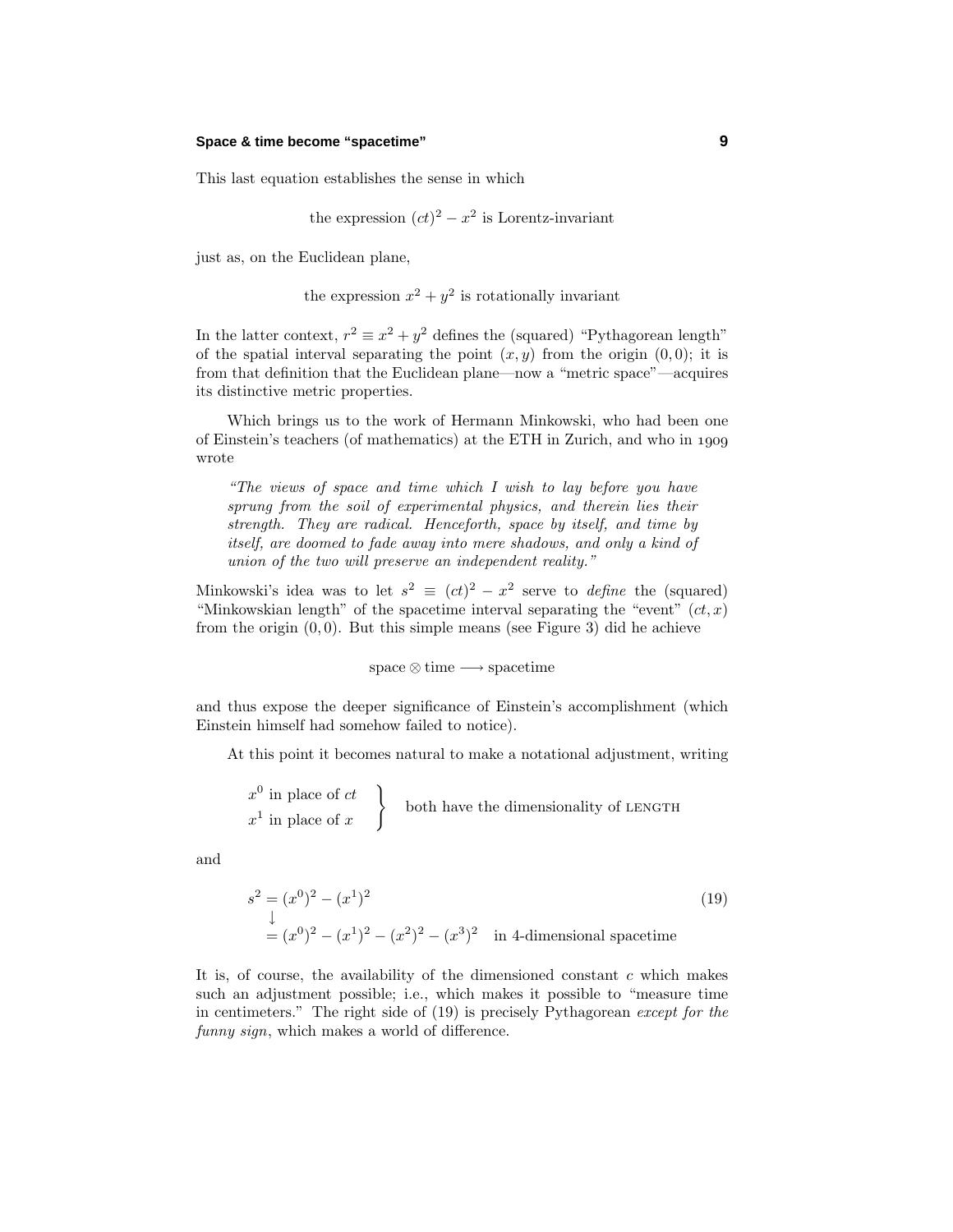

FIGURE 3: By assigning meaning to the (squared) length of the green interval

 $s^2 \equiv c^2(t - t_0)^2 - (x - x_0)^2$ 

Minkowski invented "spacetime"—the  $(3 + 1)$ -dimensional metric continuum which serves as the blackboard upon which all physics is written, the arena of physical experience. The dashed curve is, in relativistic parlance, called the "worldline" of the point/particle.

It is intuitively evident that if, on the Euclidean plane, we subject the point  $(x, y)$  to all possible origin-preserving rotations (rotations about the origin, as we might accomplish with a simple compass) we will be led to the set of points (*x, y*) which satisfy

$$
x^2 + y^2 = x^2 + y^2 \equiv r^2
$$

This, in Euclidean geometry, is the equation of the *isometric circle* through  $(x, y)$ —the set of all points which lie at the (squared) Pythagorean distance  $r^2$ from the origin.

Similarly: if, in 2-dimensional spacetime, we subject the event  $(x^0, x^1)$  to all possible (origin-preserving) Lorentz transformations (16)—i.e., if we look to the coordinates  $(x^0, x^1)$  which all possible inertial observers assign to that event—we will be led to the equation

$$
(x^{0})^{2} - (x^{1})^{2} = (x^{0})^{2} - (x^{1})^{2} \equiv s^{2}
$$

which serves to inscribe on spacetime the *isometric hyperbola* through  $(x^0, x^1)$ , the set of all events which lie at the same (squared) *Minkowskian* distance  $s^2$ from the origin. Notice, however, that while  $r^2 \geqslant 0$  in all cases, the sign of  $s^2$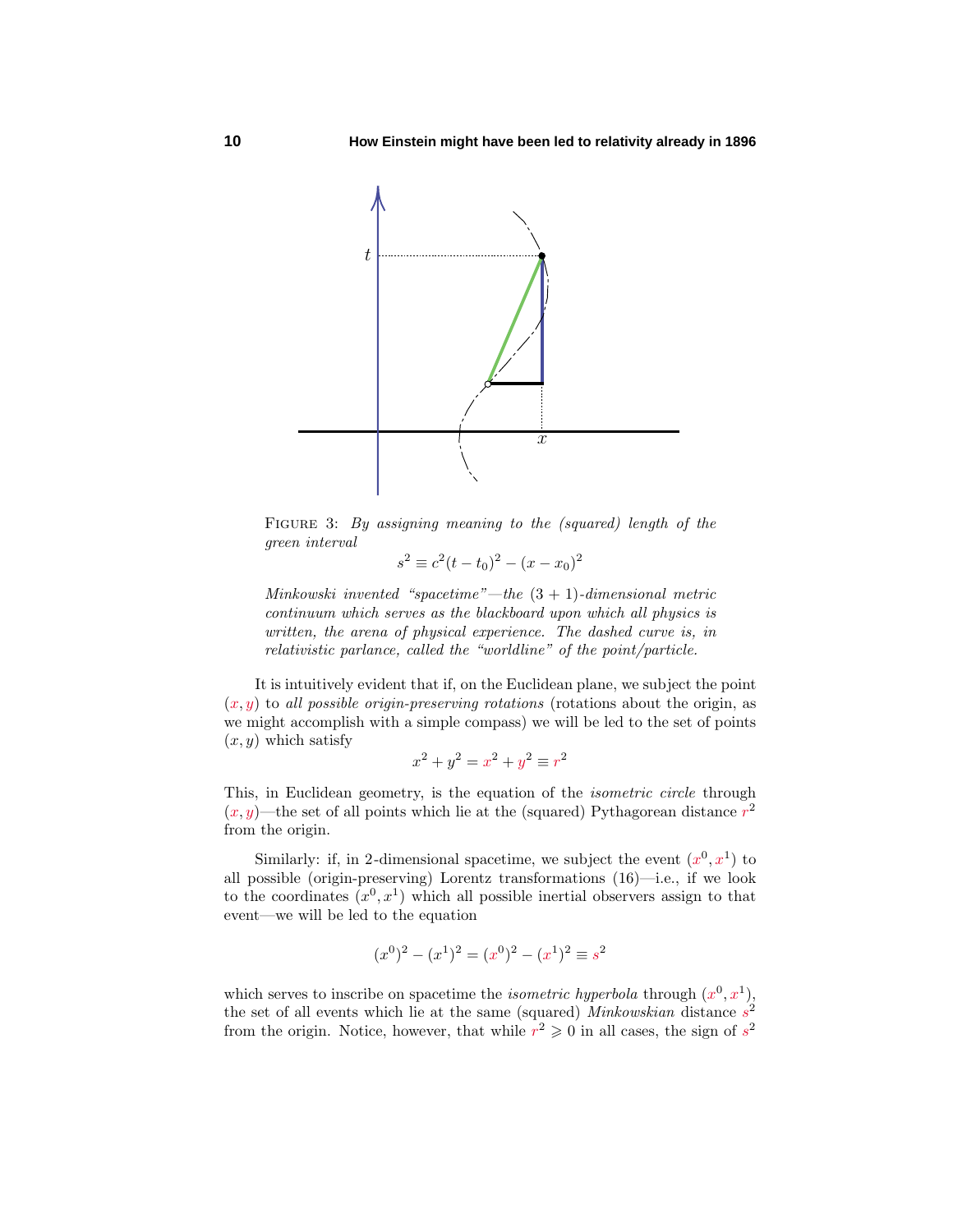

FIGURE 4: In  $(2 + 1)$ -dimensional spacetime the lightcone (set of points at zero distance from the origin)—blue in the figure—is concentric about the time-axis. Points whose separation from the origin is time-like lie interior to the cone, points whose separation is spacelike lie exterior. Isometric surfaces are "hyperboloids of two sheets" (up/down-turned green bowls in the figure) in the time-like case, "hyperboloids of a single sheet" (yellow girdle) in the space-like case.

is indefinite; one says that  $(x^0, x^1)$  is separated from the origin by

- a *time-like* interval if  $s^2 > 0$ :  $(x^0, 0)$  provides a set of examples;
- a *light-like* (or null) interval if  $s^2 = 0$ : necessarily  $x^1 = \pm x^0$  in such cases;
- a *space-like* interval if  $s^2 < 0$ :  $(0, x^1)$  provides a set of examples.

The preceding figure provides a geometrical interpretation of those distinctions,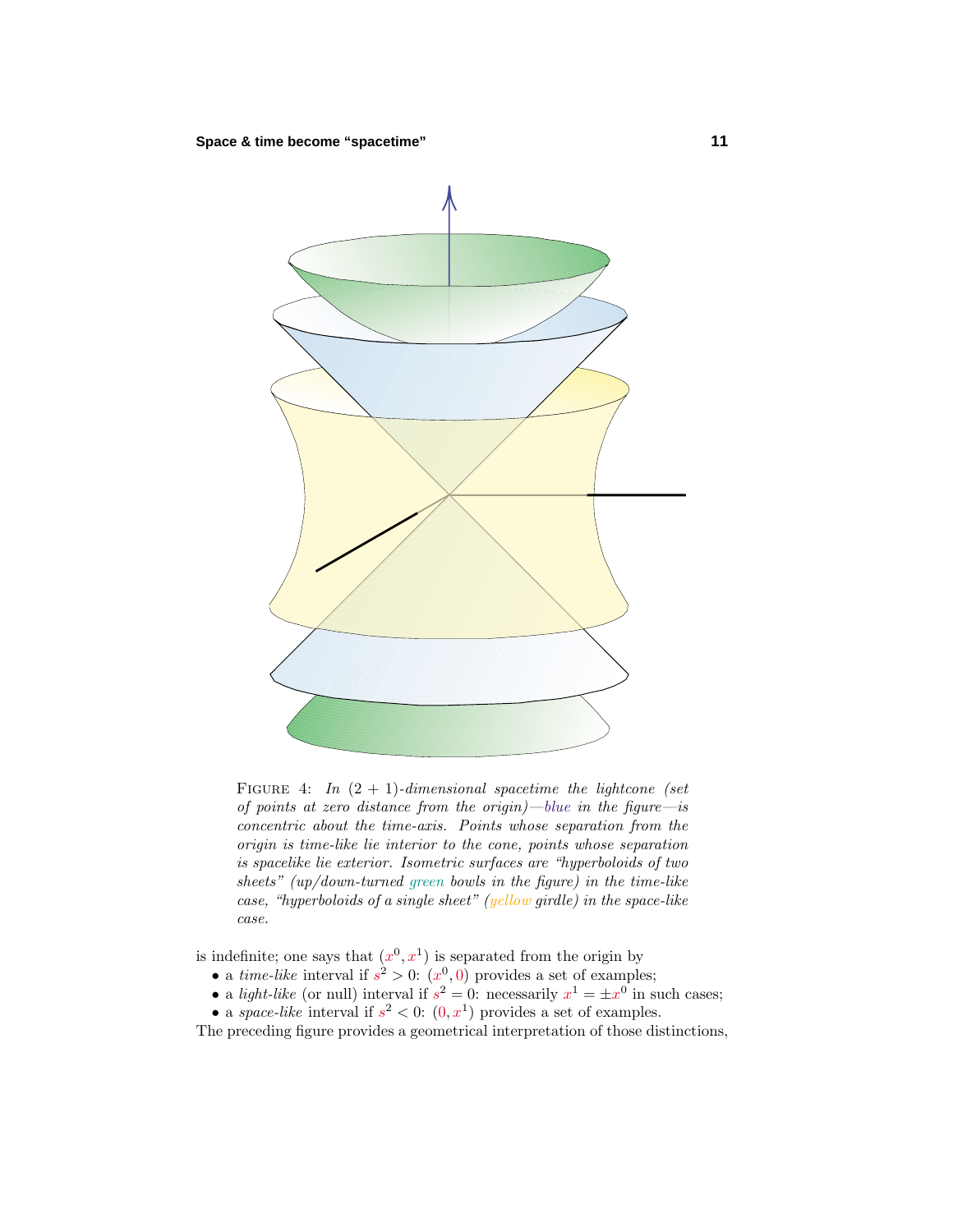and makes clear the sense in which the (Minkowskian) geometry of spacetime is hyperbolic.

Lorentz transformations cause the points on each isometric surface to circulate amongst themselves, but each such surface—viewed as a whole—is invariant under such transformation. Which is to say: Figure 4 is a shared possession of all inertial observers. We are brought thus to this alternative formulation of the Principle of Relativity:

The well-formed formulæ of physics transform in such a way as to mimic the transformation properties of the spacetime upon which that physics is inscribed. All other formulæ refer to "impossible physics," and must be discarded (except insofar as they may retain utility as approximations to relativistic statements).

**How did the "speed of light" acquire such importance?** The short answer, in my view, is this: It didn't. The constant *c* refers more fundamentally to the limiting speed with which interactive news/influences—of whatever nature—can propagate. Though absent from the approximate equations which are the stuff of "non-relativistic physics," it enters either explicitly or covertly into all the equations of physics, and in relatively rare instances appears nakedly, as "the speed of something"—typically a wave, or (in quantum mechanics) a "massless particle" (photon, *...*).

I used to hold that to call *c* the "speed of light" was unfair to neutrinos; now that neutrinos have been revealed to have a small mass (and therefore to travel with speeds always less than *c*) I hold that such terminology is simply unfair to the deeper facts of the matter. It is for this reason that I, in my more pedantic moments, prefer to speak not of the "speed of light" but of the "natural limiting velocity," the "speed of the mail."

When viewed in this light, the question posed above invites reformulation: What fundamental principles of elementary particle physics serve to foist electrodynamics—light—upon us as a fact of Nature? Why, in short, does light exist, and why does it happen to move with speed *c*? The answer remains unknown. But this much is clear: even if light were expunged from reality, the constant *c* would still have plenty of work to do (though sentient creatures physicists—able to ponder the matter would, by that adjustment, almost certainly have been rendered impossible).

Relativity emerges when  $(i)$  one posits the *existence* of a limiting velocity, and  $(ii)$  stipulates that its value  $c$  is agreed upon by all inertial observers (of which, we learned from Galileo/Newton, there exist not just one but a continuum).

That literal lanterns and lightbeams are extraneous to the fundamentals of Einstein's epistemological argument would have been granted by Einstein himself, had it emerged that the photon is in fact not exactly massless (i.e., that light does not actually travel with speed *c*). Einstein worked from a particular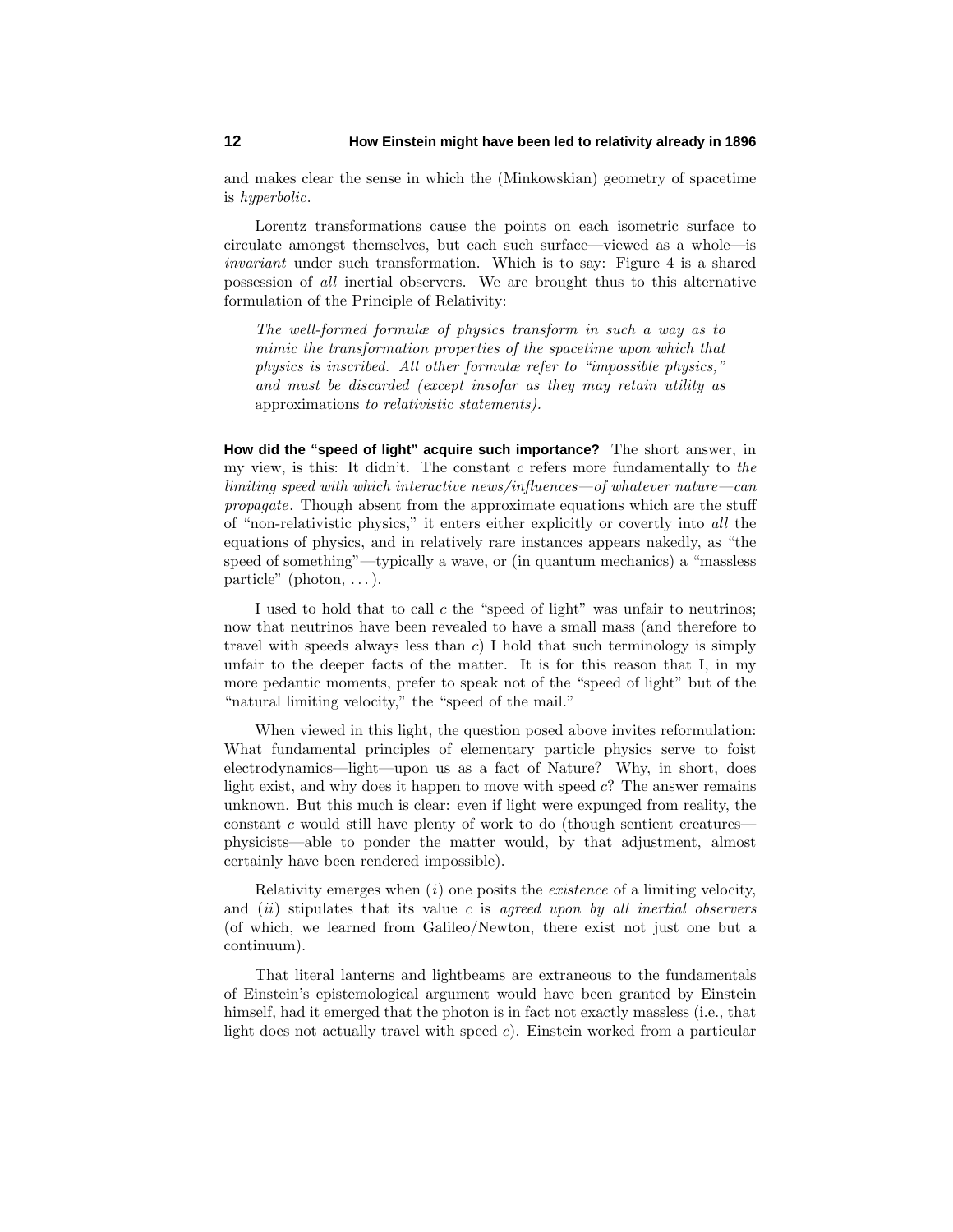#### **The "speed of the mail" 13**

instance of a "physically exposed naked *c*," but could in principle have worked from any other such instance*...*though no natural candidate presents itself, and light is common stuff. Similarly*...*

I worked from properties of the wave equation—common stuff, relating to physics directly evident to the senses—but had I worked from any particular instance of a Lorentz-covariant equation I would have been led back (ultimately, and probably less simply) to the Lorentz transformations, and to the implied geometrical structure of spacetime.

**Algebraic/geometric commentary**. I have now completed the discussion to which my title refers, but to serve my anticipated readers must sketch how one gets from where we are to the relativity of the textbooks; it is to that assignment that I now turn.

If spacetime were 2-dimensional then in place of Figure 4 one would draw Figure 5. Most but not all of the most characteristic essentials of relativity survive intact the dimensional reduction  $2 \leftarrow 4$ ; one loses only those aspects of relativity which relate specifically to spatial rotations—aspects of the subject which Einstein himself missed, and which textbooks typically omit. I embrace



FIGURE 5: The figure which would replace Figure  $4$  if spacetime were 2-dimensional. This is, in effect, a cross-section of Figure  $\lambda$ (set  $x^2 = 0$ ), which is itself a cross-section (set  $x^3 = 0$ ) of a more physical "4-dimensional figure;" such figures are are impossible to draw, but easy to display as movies (animations of Figure  $\ddot{4}$ ).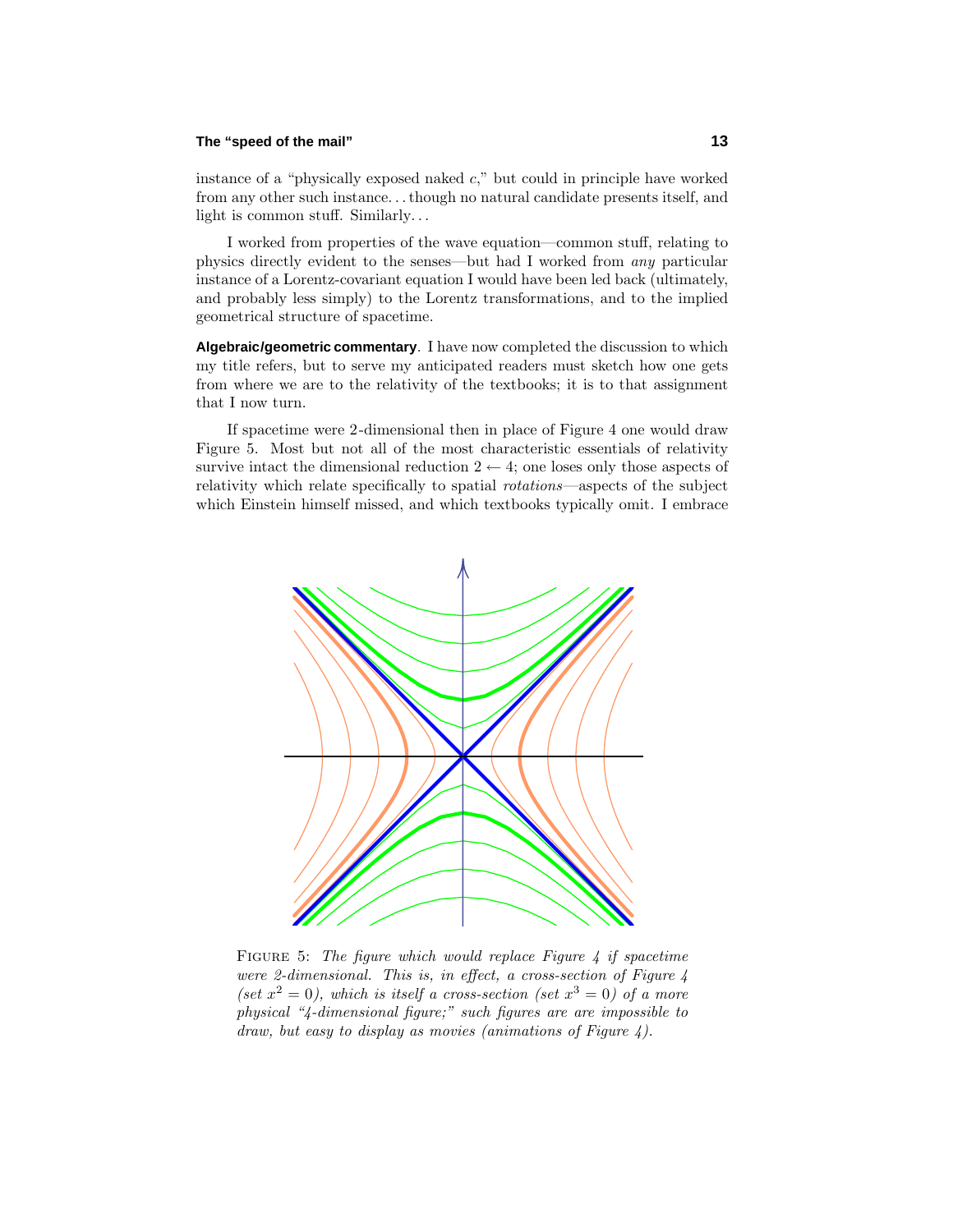the fiction that "spacetime is 2-dimensional" because of the many diagramatic opportunities made thus available.

The equations

$$
t = \frac{1}{2} \left[ \sqrt{\frac{1+\beta}{1-\beta}} + \sqrt{\frac{1-\beta}{1+\beta}} \right] t + \frac{1}{2c} \left[ \sqrt{\frac{1+\beta}{1-\beta}} - \sqrt{\frac{1-\beta}{1+\beta}} \right] x = \gamma \left( t + vx/c^2 \right)
$$
  

$$
x = \frac{c}{2} \left[ \sqrt{\frac{1+\beta}{1-\beta}} - \sqrt{\frac{1-\beta}{1+\beta}} \right] t + \frac{1}{2} \left[ \sqrt{\frac{1+\beta}{1-\beta}} + \sqrt{\frac{1-\beta}{1+\beta}} \right] x = \gamma \left( vt + x \right)
$$
 (16)

and

$$
x + ct = \sqrt{\frac{1+\beta}{1-\beta}}(x+ct)
$$
  

$$
x - ct = \sqrt{\frac{1-\beta}{1+\beta}}(x-ct)
$$
 (17)

provide algebraically equivalent descriptions of the Lorentz transformation

$$
\Lambda(\beta):(t,x)\leftarrow (t,x)
$$

but the latter—which can be notated

$$
(x^{0} + x^{1}) = K^{+1}(\beta) \cdot (x^{0} + x^{1})
$$
  
\n
$$
(x^{0} - x^{1}) = K^{-1}(\beta) \cdot (x^{0} - x^{1})
$$
\n(20)

—is, in an obvious sense, simpler. Evidently the coordinates

$$
\xi^+ \equiv x^0 + x^1
$$

$$
\xi^- \equiv x^0 - x^1
$$

are, in some respects, better suited to the discussion of relativistic matters than are the physical variables *t* and *x* (equivalently:  $x^0$  and  $x^1$ ). The equations

$$
\xi^+ = \text{constant}
$$
,  $\xi^- = \text{constant}$ 

would, if their graphs were superimposed upon Figure 5, yield lines which slope down/up at  $45^{\circ}$ ; such coordinates are for this reason sometimes said to be "lightlike." Some authors prefer to make (20) their analytical point of departure, and have given the name "K-calculus" to the resulting body of theory, but this practice, though apparently commonplace in England, $4$  has never gained many adherents in the United States.

Some sense of the power latent in the K-calculus (which it is not my business to promote) can be gained from consideration of this question: How does one describe the result of successive Lorentz transformations? How, in

<sup>&</sup>lt;sup>4</sup> See Hermann Bondi, *Relativity and Common Sense" A New Approach to*  $Einstein (1962)$  pp. 116–119, or Chapter 26 in David Bohm, The Special Theory of Relativity  $(1965)$ .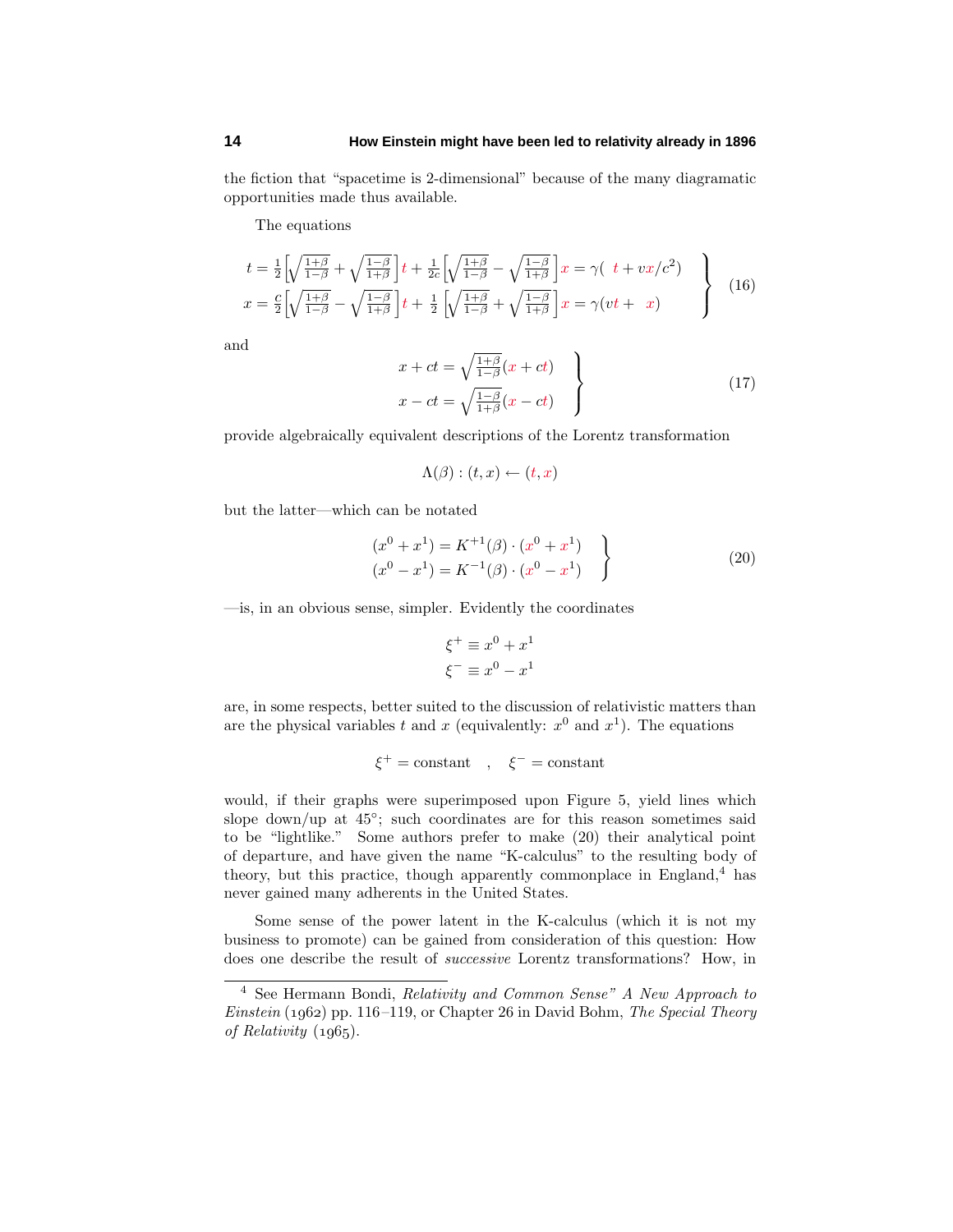# **Algebraic/geometric commentary 15**

short, do Lorentz transformations compose? The answer can be extracted with labor from (16), but is made immediately evident by (17): solving

$$
\sqrt{\tfrac{1+\beta_2}{1-\beta_2}}\sqrt{\tfrac{1+\beta_1}{1-\beta_1}}=\sqrt{\tfrac{1+\beta}{1-\beta}}
$$

for  $\beta$ , we obtain

$$
\beta = \frac{\beta_1 + \beta_2}{1 + \beta_1 \beta_2} \tag{21}
$$

which is familiar as the relativistic "velocity addition formula,"<sup>5</sup> and entails

$$
\Lambda(\beta_2) \cdot \Lambda(\beta_1) = \Lambda\left(\frac{\beta_1 + \beta_2}{1 + \beta_1 \beta_2}\right) \tag{22}
$$

Evidently

•  $\Lambda(0)$  describes the do-nothing transformation;

•  $\Lambda(-\beta)$  describes the inverse of  $\Lambda(\beta)$ .

We conclude that the set  $\{\Lambda(\beta)\}\$  of Lorentz transformations possesses the "group property," and that (22) is simply the "composition law" characteristic of that group. The inexhaustibly rich ramifications of this elementary remark (actually its 4-dimensional counterpart) permeate all of relativistic physics, and become especially conspicuous in the theory of elementary particles.

It is sometimes useful to notice that

$$
K(\beta) \equiv \sqrt{\frac{1+\beta}{1-\beta}} = \gamma(1+\beta)
$$

Cognoscenti will recognize the factors  $K^{\pm}$  to be precisely the eigenvalues of the "Lorentz matrix"

$$
\mathbb{L}(\beta) \equiv \begin{pmatrix} \gamma & \gamma \beta \\ \gamma \beta & \gamma \end{pmatrix}
$$

in terms of which (17) can be notated

$$
\begin{pmatrix} x^0 \\ x^1 \end{pmatrix} = \mathbb{L}(\beta) \begin{pmatrix} x^0 \\ x^1 \end{pmatrix}
$$

I display now a gallery of figures intended to illustrate some of the geometrical implications of (20); i.e., to assign geometrical interpretations to some aspects of the theory of Lorentz transformations.

<sup>5</sup> It becomes fairly natural at this point to introduce the so-called "rapidity" parameter  $\psi \equiv \tanh \beta$ , in terms of which (21) reads

$$
\tanh \psi = \frac{\tanh \psi_1 + \tanh \psi_2}{1 + \tanh \psi_1 \tanh \psi_2}
$$
  
=  $\tanh(\psi_1 + \psi_2)$  by a familiar identity

In relativity the simple "velocity addition law" is lost—replaced by an equally simple "rapidity addition law."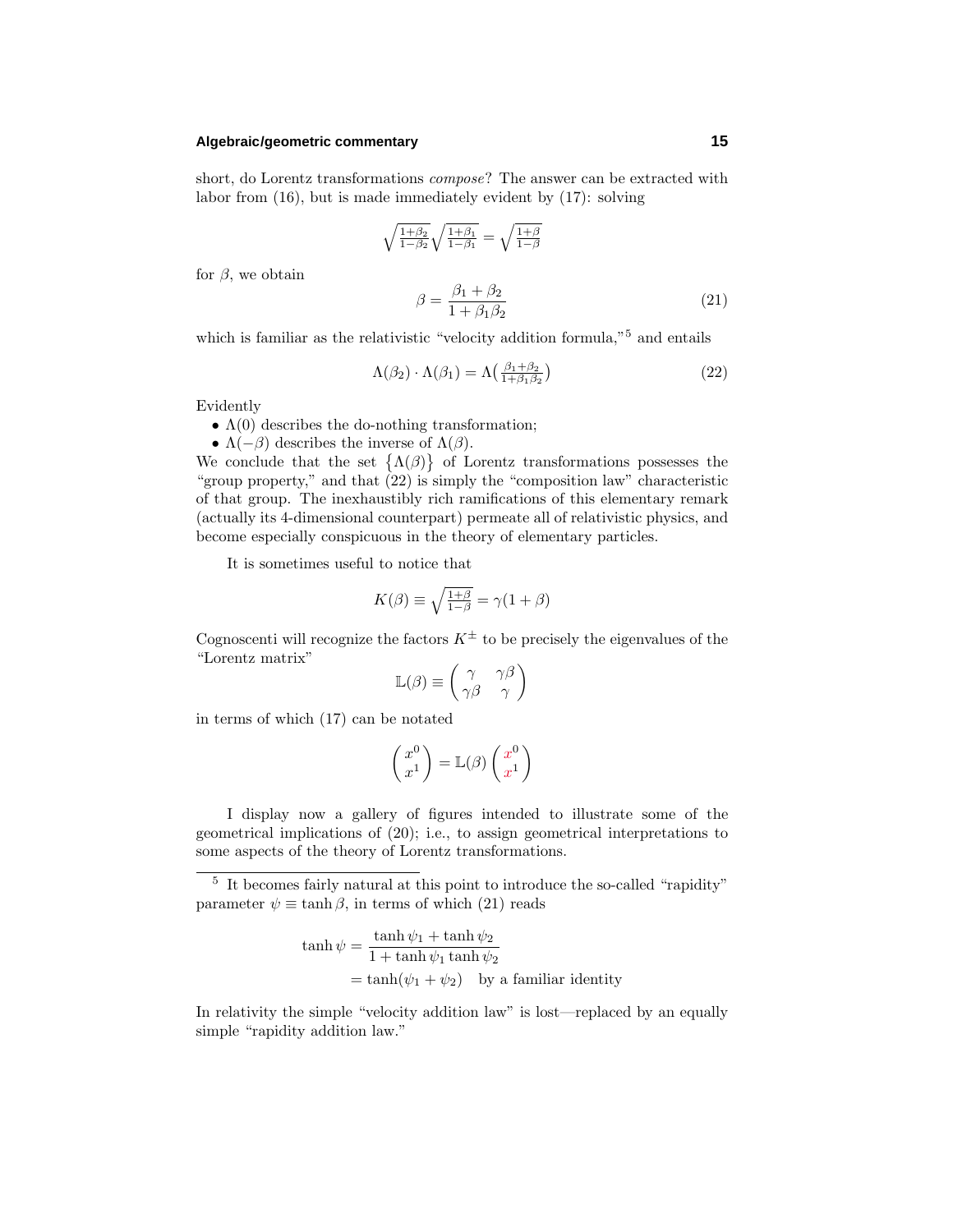

FIGURE 6: *O* is thinking of a set of events which serve collectively to inscribe a unit square on spacetime. Equation (20) describes the Lorentz transforms of the vertices of the square, and from the linearity of the transformation rule (it sends lines to lines) we can infer what happens to the sides: the square becomes a parallelogram  $(of—curiously—identical Euclidean area)$ . The red dot marks the point of tangency of the top side with an isometric curve. Its  $image$  (black  $dot$ ) serves similarly to mark the point of tangency of the transformed top side with that same isometric curve; this observation illustrates the force of a previous remark: "Lorentz transformations cause the points on each isometric curve/surface to circulate amongst themselves, but each such curve/surface—viewed as a whole—is invariant under such transformation." The figure makes plain also the sense in which the factors  $K^{\pm}$  acquire meaning as the eigenvalues of the transformation, the factors by which  $\nearrow$  and vectors are rescaled.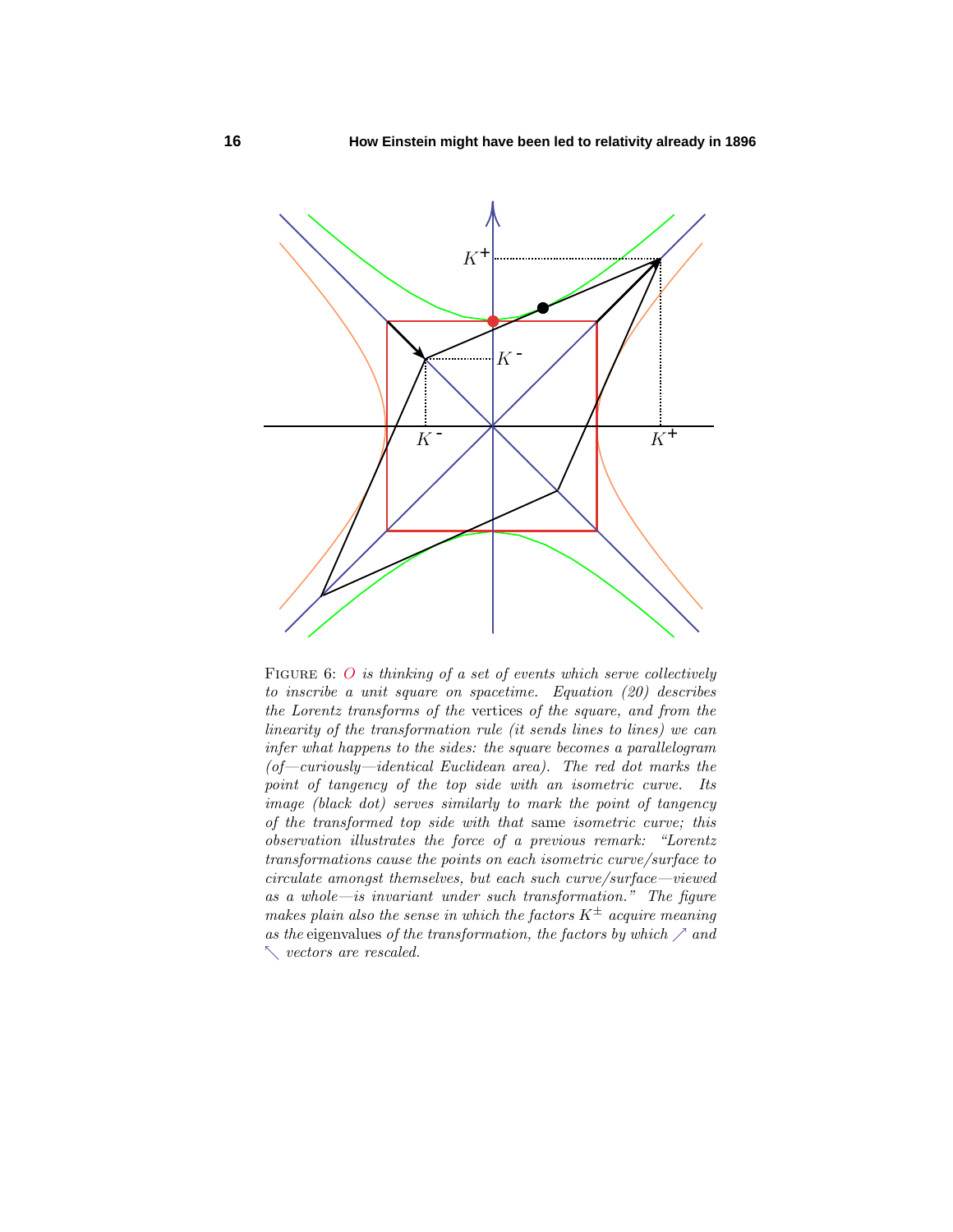

Figure 7: Elaboration of the preceding figure. *O* has inscribed a Cartesian gridwork on spacetime. On the right is shown the Lorentz transform of that coordinate grid. John Wheeler has referred in this connection to the "collapse of the egg crate," though that picturesque terminology is somewhat misleading: egg crates preserve side-length when they collapse, while the present mode of collapse preserves Euclidean area. Note that tangents to isometric curves remain in each case tangent to the same such curve. The entire population of isometric curves (Figure 5) can be recovered as the population of envelopes of the grid lines, as generated by allowing  $\beta$  to range over all allowed values  $(-1 < \beta < +1)$ . Conversely, we can reconstruct Figure  $\gamma$  by drawing parallel tangents to isometric curves. Figures 5 & 7 are in that sense equivalent, and—though I do not advocate such a procedure—one could consider the Minkowskian geometryof spacetime to be implicit in a "principle of area-preserving egg crate collapse."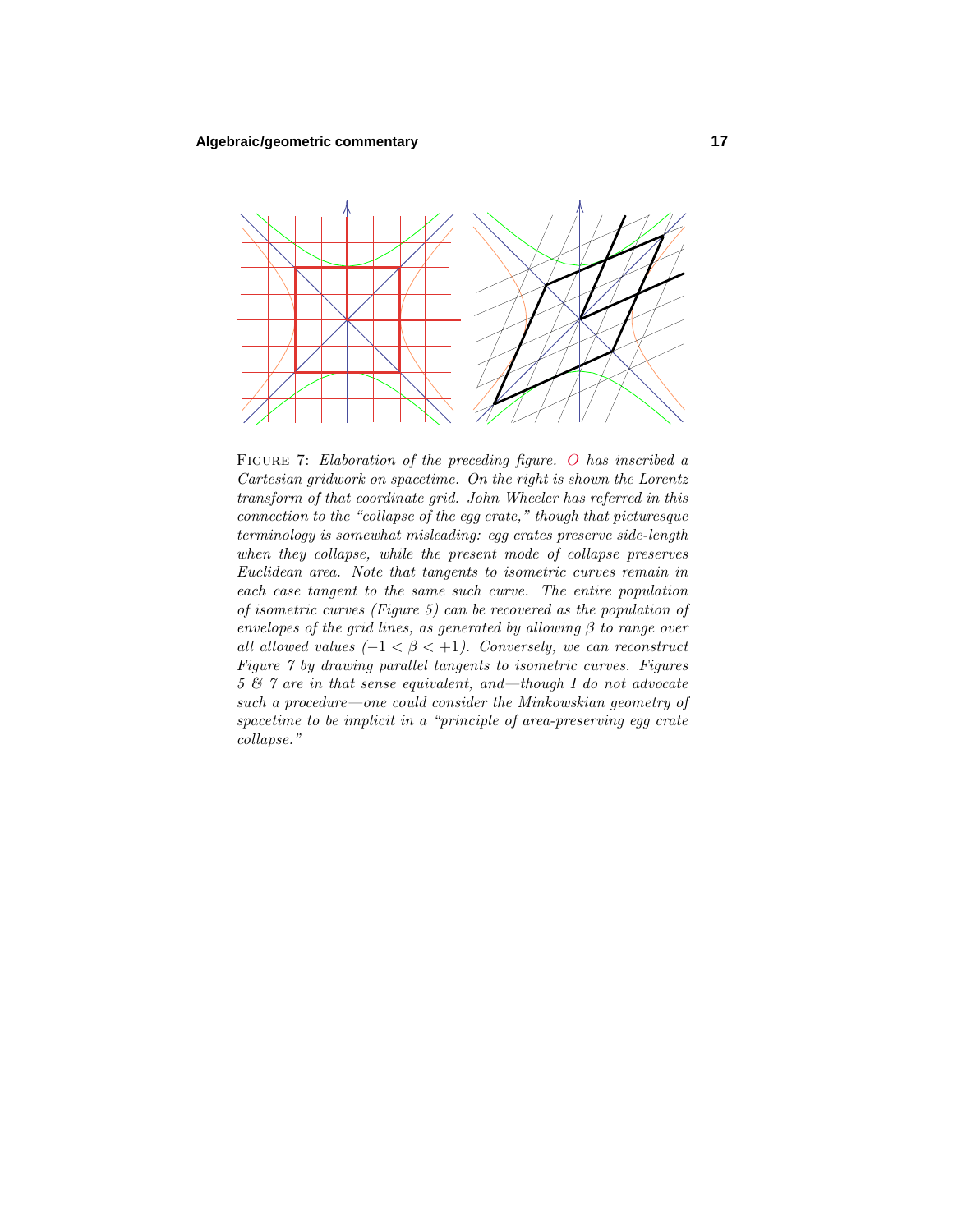

FIGURE 8: O writes  $(ct, 0)$  to describe the " $t<sup>th</sup>$  tick of his clock." Working from (16) we find that *O* assigns coordinates (*γt, γβt*) to those successive events. The implication is that the (Euclidean) angle *ϑ* subtended by

• *O*'s time axis and

• *O*'s representation of *O*'s time axis

can be described

tan  $\vartheta = \beta$ 

The same angle, by a similar argument, arises when one looks to *O*'s representation of *O*'s space axis. In the preceding caption I mention that, taking Figure 5 as one's point of departure, one could recreate the instance of Figure 7 which is appropriate to any prescribed *β*-value. But to execute such a program one needs the information just obtained.

**Interpretive commentary**. In *O*'s estimation the events  $(0,0)$  and  $(ct, 0)$  have temporal separation *t*. But—as was argued in connection with the preceding figure—*O* assigns coordinates  $(0,0)$  and  $(ct, x) = (\gamma t, \gamma \beta t)$  to those events, and reports their temporal separation to be

$$
t = \gamma t \geqslant t \tag{23}
$$

This is "time dilation" in a nutshell: time-intervals are seen by observers in relative motion to be prolonged; the clocks of observers in flight are seen to run slow.

The next pair of figures refer to the origin/meaning of a complementary effect—"Lorentz contraction"—which are relatively more subtle: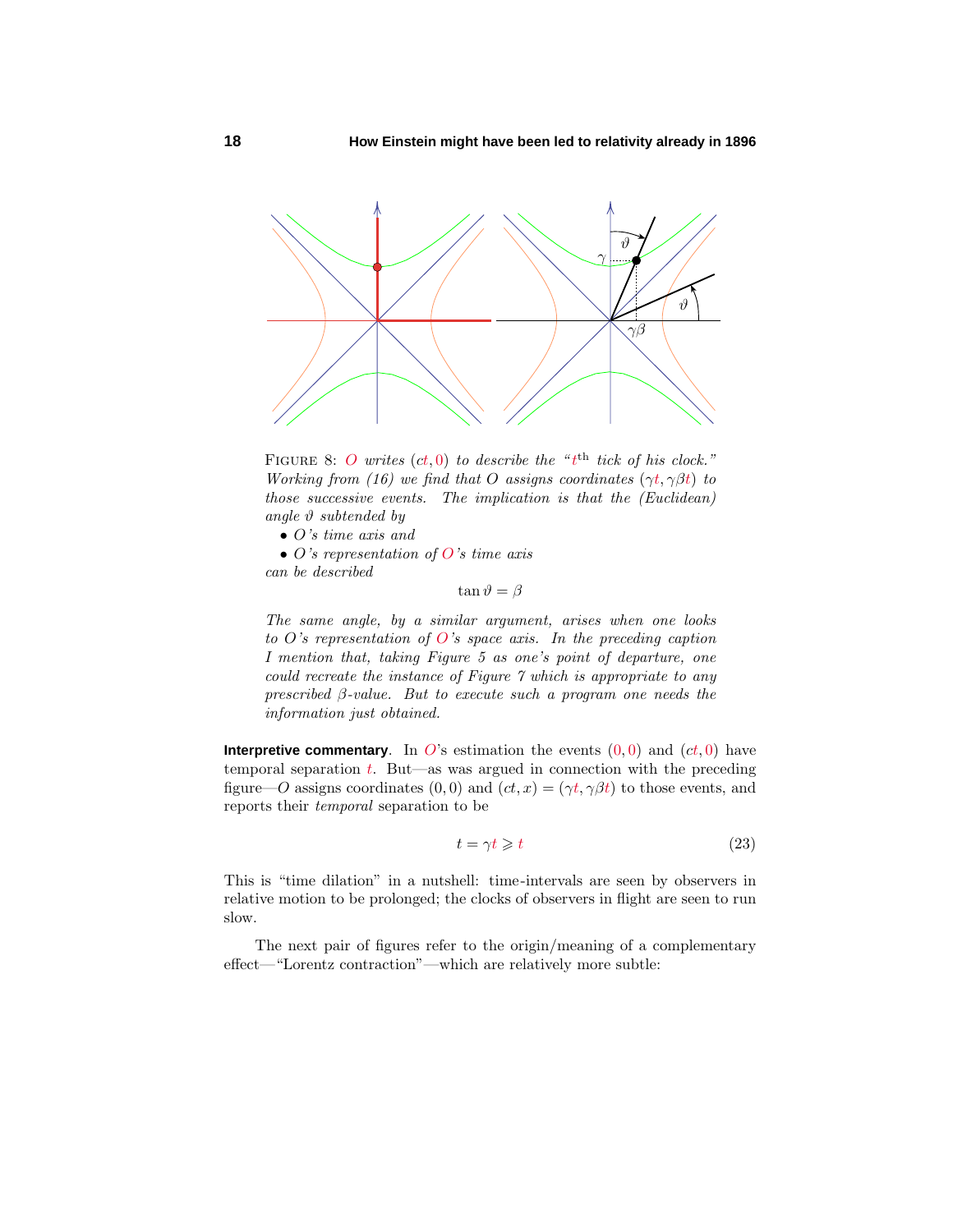

Figure 9: The figure on the left shows *O*'s representation of his meter stick just sitting there, sitting there, sitting there*...* The figure on the right provides *O*'s representation of that same set of events, and the arrow indicates the meaning (spatial separation of the ends at anygiven instant) which *O* ascribes to the perceived length of  $O$ 's stick. It is diagramatically evident that (and why)

 $length \ell$  ascribed by  $O \leqslant length \ell$  ascribed by  $O$ 

but to obtain a quantitatively precise statement we must engage in a little analytical geometry, as undertaken in connection with the next figure.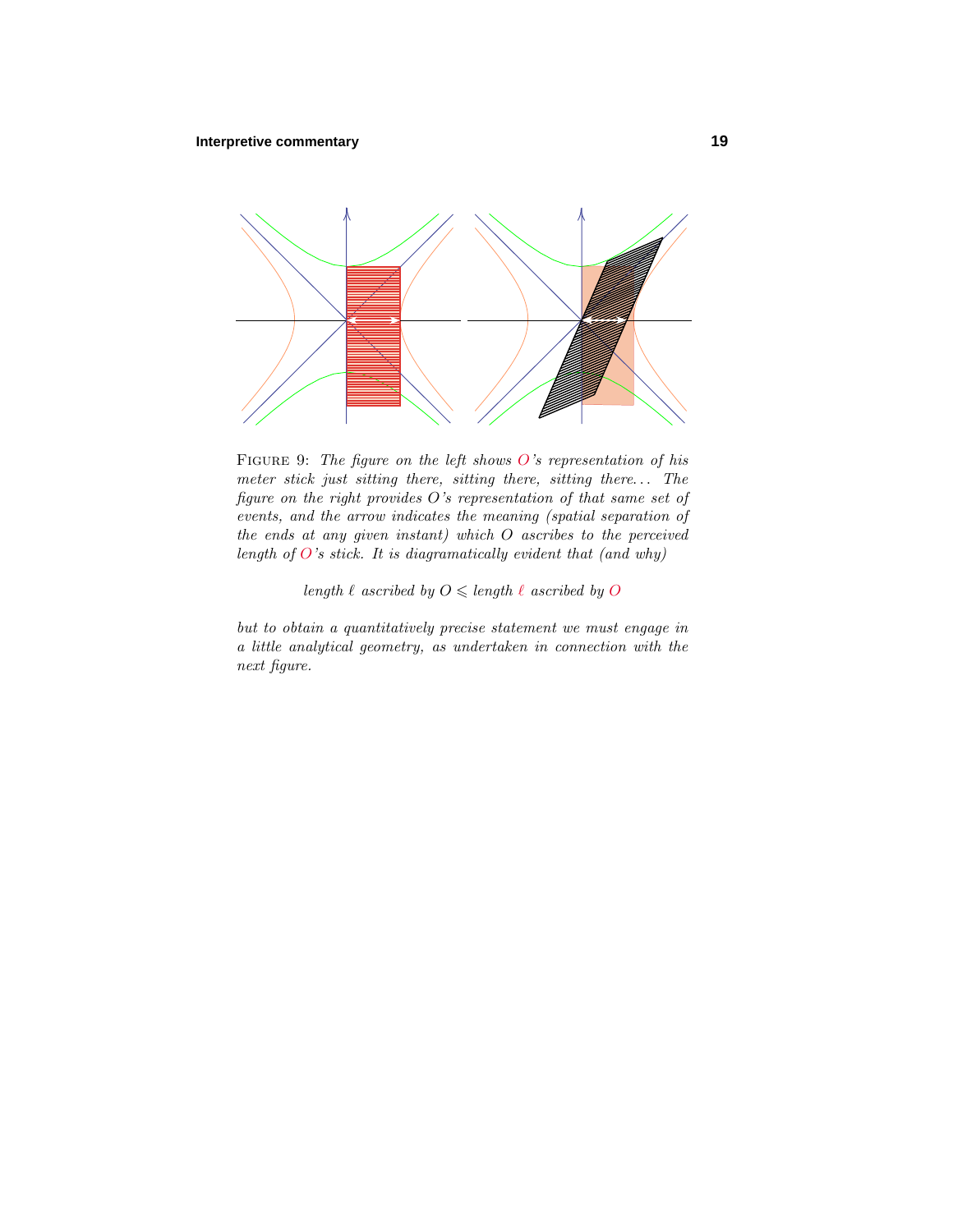

FIGURE 10: Let us, for the purposes of this discussion, agree to write *y* for  $x^0$ , *x* for  $x^1$ . The spacelike isometric hyperbola can in this notation be described

$$
x^2 - y^2 = \ell^2
$$

By implicit differentiation we have  $2x - 2y \frac{dy}{dx} = 0$ , giving

$$
\frac{dy}{dx} = x/y
$$

Lorentz transformation sends  $(0, \ell) \rightarrow (\gamma \beta \ell, \gamma \ell)$ , both of which lie on the isometric curve. The blue tangent at the latter point has

$$
slope = \gamma \ell / \gamma \beta \ell = 1/\beta
$$

From the figure we read

$$
\gamma \beta \ell = (\ell - \ell) \cdot slope
$$

which after a little algebra gives  $\ell = (1 - \beta^2)\gamma \ell$  or

$$
\ell = \gamma^{-1} \ell \tag{24}
$$

We conclude that the length ascribed to a moving meter stick is reduced by the precisely the reciprocal of the time-dilation factor.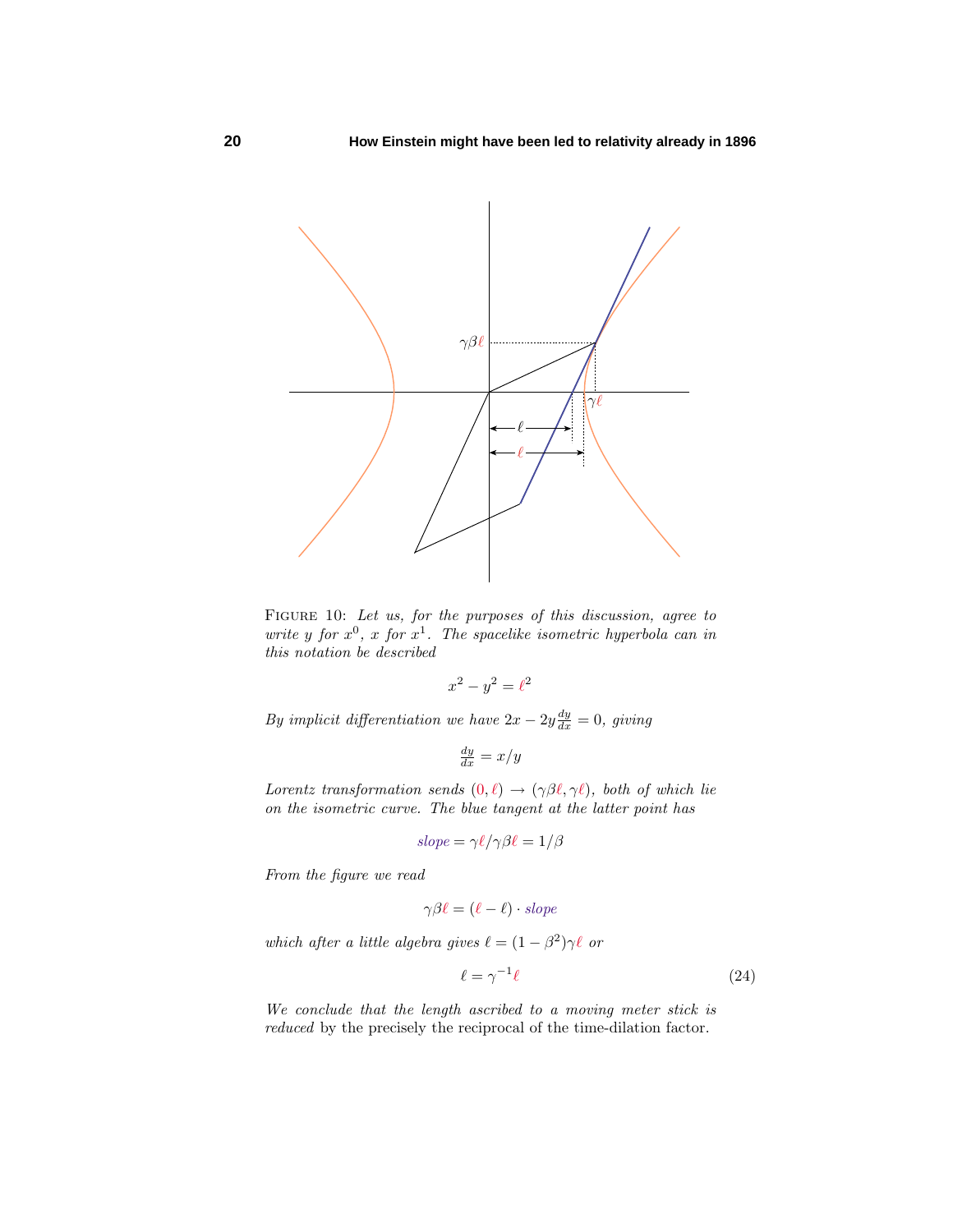# **Interpretive commentary 21**

Here a cautionary word is in order: one should be careful not to confuse the result just obtained with an account of how rapidly moving objects would appear if photographed (on fast color film). This was first pointed out by R. Penrose<sup>6</sup> and T. Terrell<sup>7</sup> in the late  $1950$ 's, and led V. Weisskopf, in a frequently cited popular article, $8$  to express his amazement that the world's physicists could have overlook such an elementary point for more than fifty years!<sup>9</sup>

Relativity imposes an unfamiliar restriction upon the conditions under which it becomes meaningful to say that "event A preceded event B," and therefore upon the circumstances under which it becomes possible to speak (however informally) of A "causing" B. This far-reaching development arises from the simple geometrical circumstance illustrated in Figure 11.

Perhaps even more profoundly consequential is the breakdown of the concept of distant simultaneity, which arises from an equally elemental circumstance (Figure 12). So radical was this development that it rendered instantly untenable (except as a useful approximation) one of the crown jewels of Newtonian physics—the Universal Law of Gravitation. For the latter posits "instantaneous action at a distance," a concept to which many of Newton's continental contemporaries took exception already on philosophical grounds, and which, though meaningful to each individual inertial observer, can have no shared meaning, and is therefore inconsistent with the Principle of Relativity.

Interaction, if prevented from being remote, must perforce be local, having the character of a collision. Statements of the form "A collided with B at the spacetime point  $(x^0, x^1)$ " are simultaneously meaningful to all inertial observers. The remote interactions observed in Nature must therefore be intermediated, by an infinite sequence of click/click/click events. The intrusion of *c* into physics can be understood as having to do with the limiting speed with which such click/click/click elbow-jabbing can be passed along (which can in turn be understood as having to do with "how fast God can solve the associated equations"?).

When we look to the physical locus of all that (invisible) intermediating click/click/click activity we find ourselves virtually forced to introduce the "field" concept into our physics*...* in which connection we recall that it was from electrodynamics—the theory of charged particle interactions mediated by the electromagnetic field—that Einstein was, in the first instance, led to relativity.<sup>10</sup>

<sup>6</sup> "The apparent shape of a relativistically moving sphere," Proc. Camb. Phil. Soc. **55**, 137 (1959).

<sup>7</sup> "Invisibility of Lorentz contraction," Phys. Rev. **116**, 1041 (1959).

<sup>8</sup> Physics Today (September 1960).

<sup>&</sup>lt;sup>9</sup> For an accessible account of the curious details, see G. Scott & H. van Driel, "Geometric appearances at relativistic speeds," AJP **38**, 971 (1970).

 $10$  Einstein's original paper bore the title "On the electrodynamics of moving bodies" ("Zur Elektrodynamik bewegter Körper," Annalen der Physik 17, (1905)). It ran (in translation) to twenty-nine pages, and had no figures.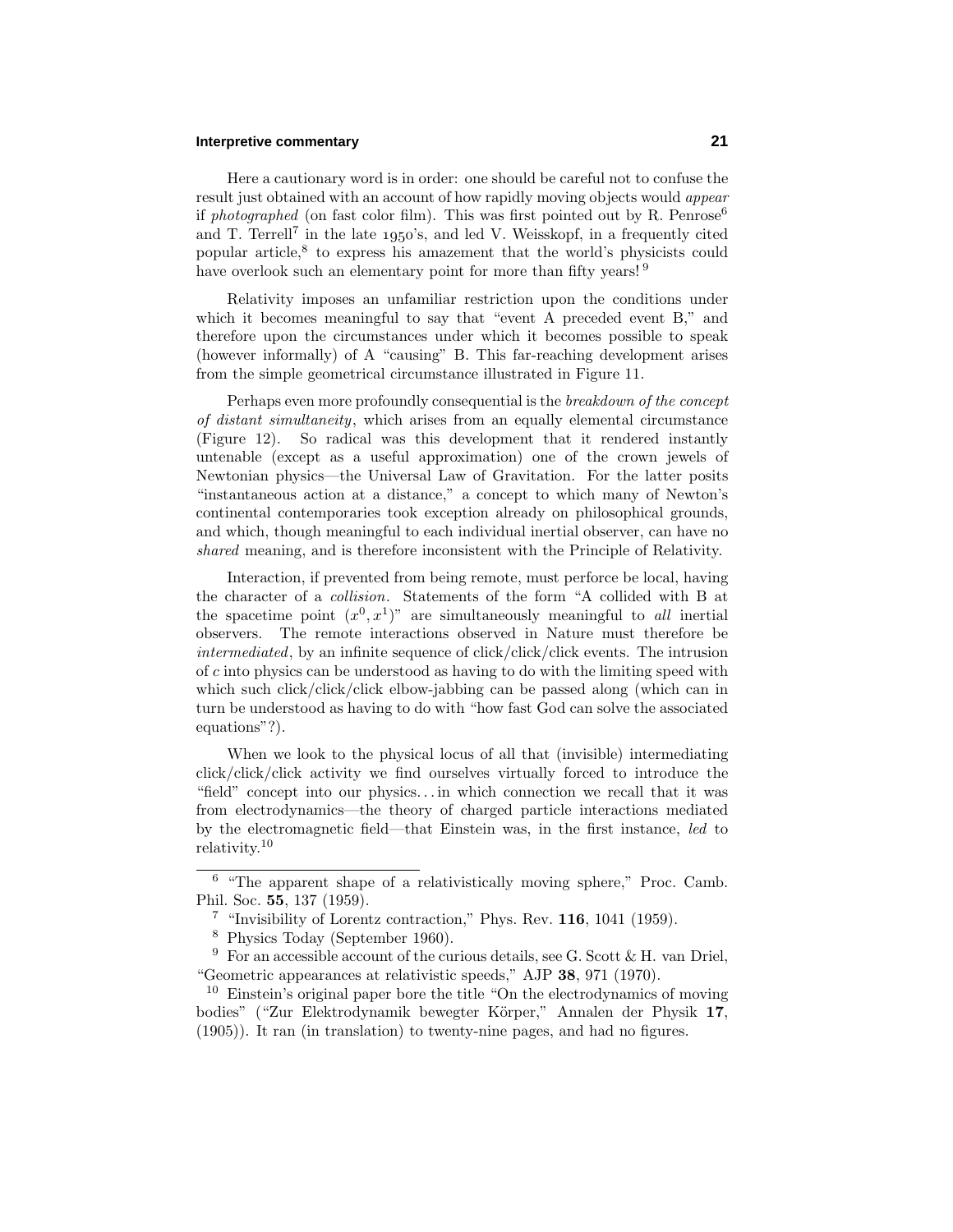

Figure 11: On the left, an event • is seen by *<sup>O</sup>* to lie within the lightcone with vertex at  $\circ$  (which is to say: the interval separating *bullet* from ∘ *is timelike*), and to occur after ∘. Other observers place • at other points on the same isometric curve, but all agree that  $\bullet$  lies in the future of  $\circ$ . On the right, O considers  $\bullet$  (exterior to the lightcone) to have occurred after  $\circ$ , but other observers will see a reversed temporal order. The moral: temporal sequence has an observer-independent meaning only interior to the lightcone; it becomes possible in principle to say that "A caused  $B$ " only if A lies within the lightcone which extends forward from B.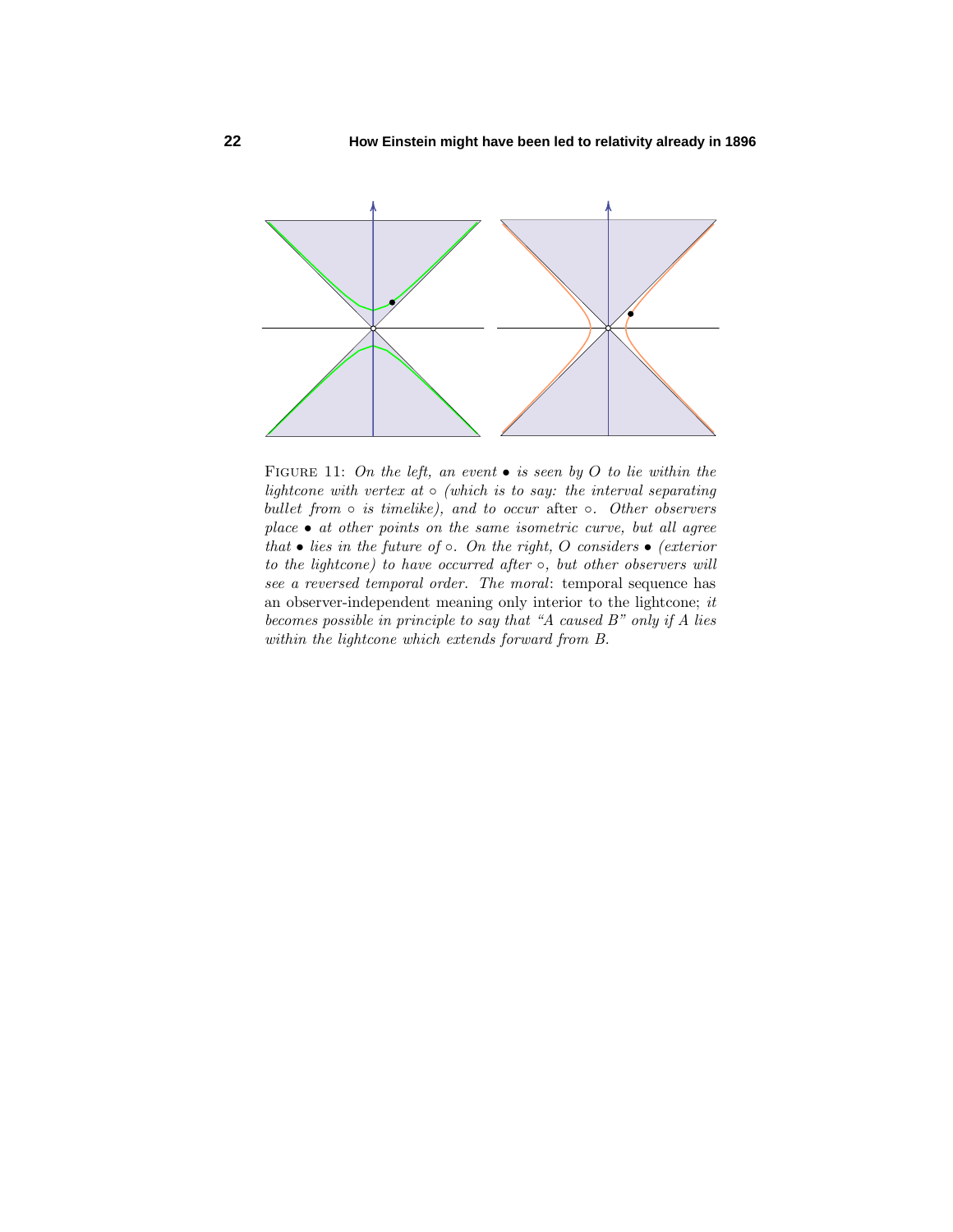

FIGURE 12: Inertial observer  $O$  sees three spatially separated events to occur simultaneously. *O*, on the other hand, sees them to occur at distinct times. Since distinct observers can assign no shared meaning to "remote simultaneity," relativistic physics must proceed without reference to such a concept. It must therefore proceed without reference also to Newton's notion of "instantaneous action at a distance."

**Optical Doppler effect**. Theory of the familiar pre-relativistic Doppler effect (as it relates, for example, to acoustics) is a play with three actors:

- the source (considered to be at rest with respect to observer  $O$ ),
- the medium, and
- the detector (considered to be at rest with respect to observer *O*).

The theory of light, however, proceeds without the support of a medium, is therefore necessarily relativistic, and leads to Doppler formulæ distinct from those encountered in acoustics. Working from the upper shaded sector on the left side of Figure 13, we consider the following scenario:

*O* and *O* are initially coincident. *O* sets off with speed *v*. At time *τ* the stay-at-home observer *O* emits an optical signal. At what time *t* does *O* see the signal to reach *O*? From

$$
vt = c(t - \tau)
$$

*O* computes

$$
t=\tfrac{1}{1-\beta}\,\tau
$$

*O*, on the other hand, sees himself to be hit by the signal at time

$$
\tau = \frac{1}{\gamma} t = \sqrt{\frac{1+\beta}{1-\beta}} \,\tau
$$

Had *O* seen *O* to be approaching with speed *v* then the same line of argument (lower shaded sector) would have given  $t = \frac{1}{1+\beta} \tau$  whence

$$
\tau = \tfrac{1}{\gamma}\,t = \sqrt{\tfrac{1-\beta}{1+\beta}}\,\tau
$$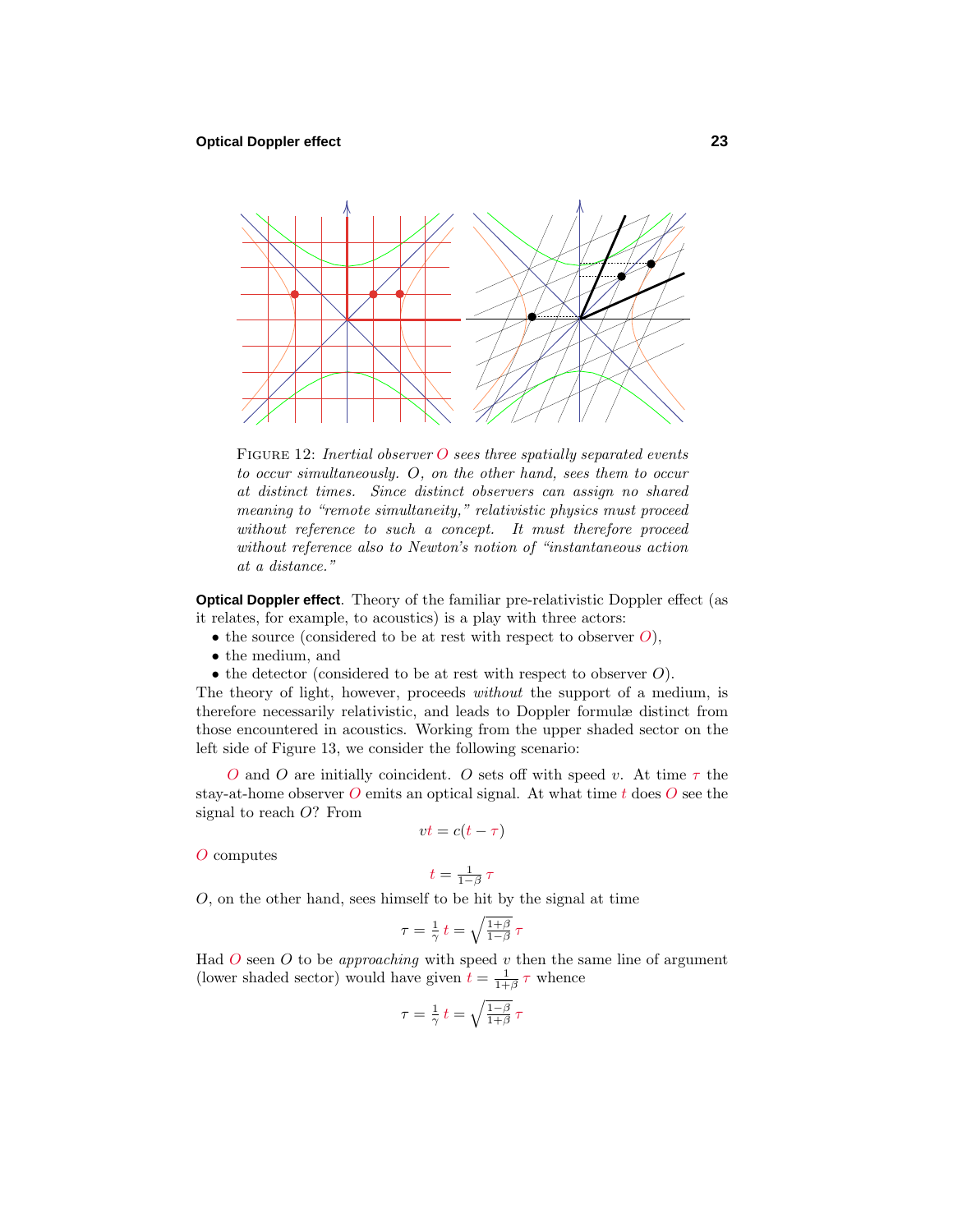

FIGURE 13: On the left, O—who is broadcasting optical signals with period  $\tau$ —sees O to pass by with speed  $v < c$ . On the right is *O*'s representation of that same set of events. It is diagramatically evident that *O*'s pulse-interception period is

 $\tau_{\text{approaching}} < \tau < \tau_{\text{receding}}$ 

The results thus obtained are usually expressed not as a period shift but as a frequency shift:

$$
\nu_{\text{approaching}} = \sqrt{\frac{1+\beta}{1-\beta}} \nu > \nu > \nu_{\text{receding}} = \sqrt{\frac{1-\beta}{1+\beta}} \nu \tag{25}
$$

In astrophysical/cosmological applications (where *ν*receding is the frequency observed) it proves often more convenient to speak of the "red-shift parameter"

$$
z \equiv \frac{\nu_{\text{source}} - \nu_{\text{observed}}}{\nu_{\text{observed}}} = \sqrt{\frac{1+\beta}{1-\beta}} - 1 \sim \beta + \frac{1}{2}\beta^2 + \cdots
$$
 (26)

The formulæ (23) and (24) which serve respectively to describe time dilation and Lorentz contraction incline one to suppose that "if, in relativity, an expression scales up/down when transformed, then the scale-up factor is  $\gamma$  and the scale-down factor is  $1/\gamma$ ." We learn from (26) and (26) that that frequently handy rule of thumb is in fact not invariably correct: in the latter equations we have encountered not  $\gamma$ -factors but what amount (see again (15)) to "naked *K*-factors."

**Retirement of the "clock on God's wall" and of some inertial observers**. Newton found it natural to assume that all observers—whatever their state of motion experience time identically; i.e., that all are able and content to read the time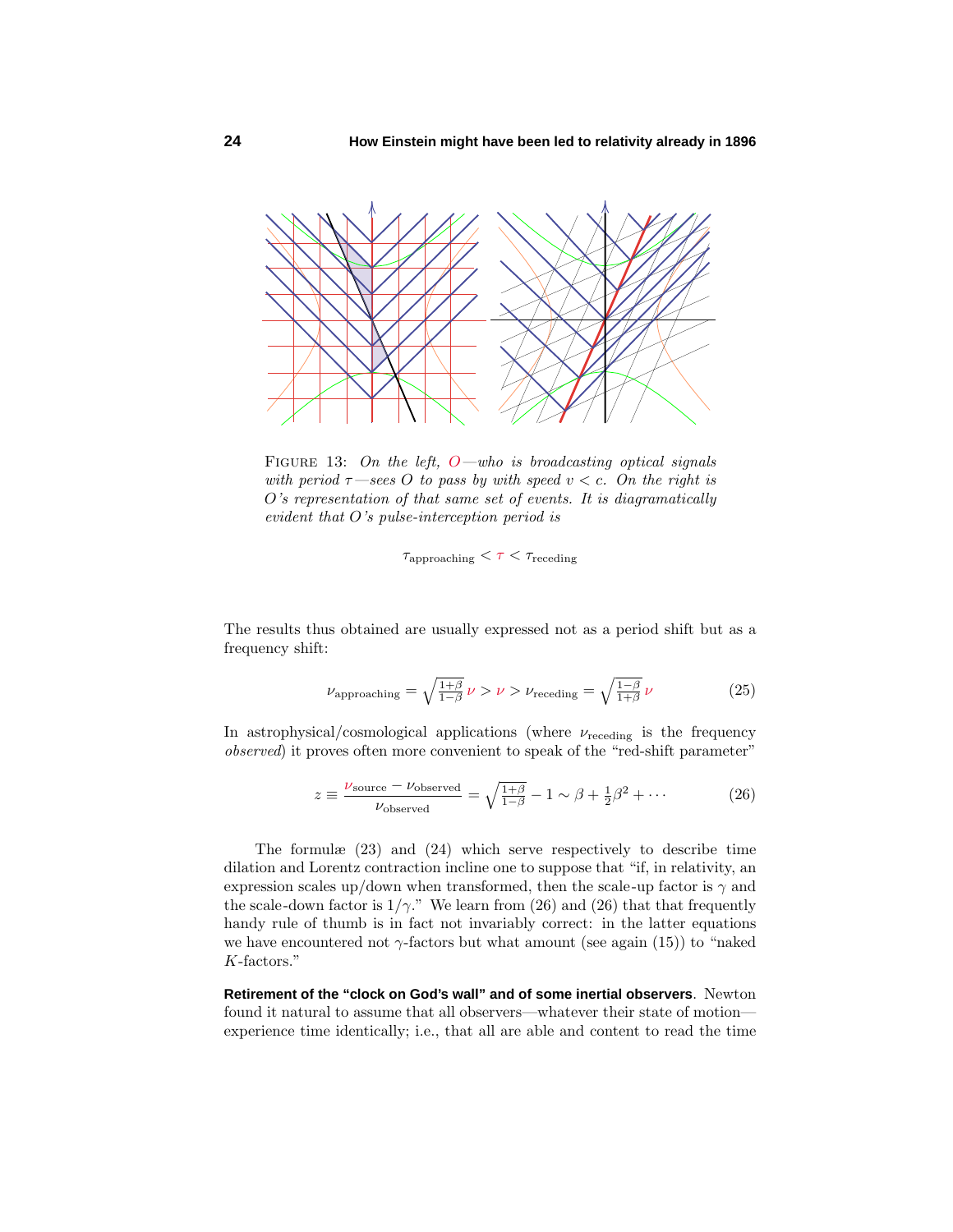#### **Retirement of the "clock on God's wall" and of some inertial observers 25**

from the same "clock on God's wall." It was on that postulated basis that at  $(3)$  we wrote  $t = t$ .

In relativity one imagines all observes to be equipped with identical Rolexes, and to carry identical standard-issue meter sticks, and to be each quite vividly aware of the conceptual distinction between "time" and "space," but is nevertheless forced to the conclusion that the coordinates  $(t, x), (t, x), \ldots$ which observers  $O, O, \ldots$  assign to an event lack any such universality feature, that the transformation

$$
(t,x) \leftarrow (t,x)
$$

involves an intermixing of space and time coordinates, as described by (16) and illustrated in most of the recent figures. The clock on God's wall has been consigned to the intellectual junk heap.

This development is relatively innocuous as it relates to the physics of fields—distributed systems involving expressions  $\phi(t, x)$  into which *t* and *x* enter conjointly as independent variables. But it renders untenable (except as an informative approximation) the Newtonian dynamics of particles, since the latter theory involves expressions  $x(t)$  into which God's time—now abandoned —enters as a solitary independent variable. It is, in this light, not surprising to discover that Einstein, in Part II of his initial paper,  $10$  found Maxwellian electrodynamics—the father of all field theories—to be it *already relativistic*, but that he was obliged to undertake a relativistic reconstruction of particle dynamics. It was from the latter effort that  $E = mc^2$  emerged.

Tacking now in a different direction*...*

We inherit the "inertial observer" concept from Galileo (for whom Copernicus set the stage), by way of Newton. It is the business of Newton's 1<sup>st</sup> Law to identify *who is qualified* to write  $F = m\ddot{x}$ , to do Newtonian physics. This is the test: $11$  Turn off all force machines, launch a test particle, and see whether its motion, with respect to your Cartesian frame, can be described

$$
\frac{d^2}{dt^2}x(t) = 0
$$

i.e., whether you see the particle to move "uniformly and rectilinearly." If so, you are an "inertial" observer—a potential physicist—and if not, you aren't, and should think about majoring in some other field. By simple exercise in the calculus we discover that if we are inertial, then so also is every observer and only those—whom we see to be gliding by uniformly and rectilinearly. We are led thus to the image of an infinite population of inertial observers, in all possible states of uniform/ rectilinear (and rotation-free) relative motion.

Relativity implicitly abandons Newtonian dynamics, but at the same time retains the inertial observer concept—subject, however, to this qualification:

 $11$  I allow myself, for the purposes at hand, to ignore certain subtleties having mainly to do with rotational aspects of the matter, else with the circumstances which serve to define the extent of the "local neighborhood."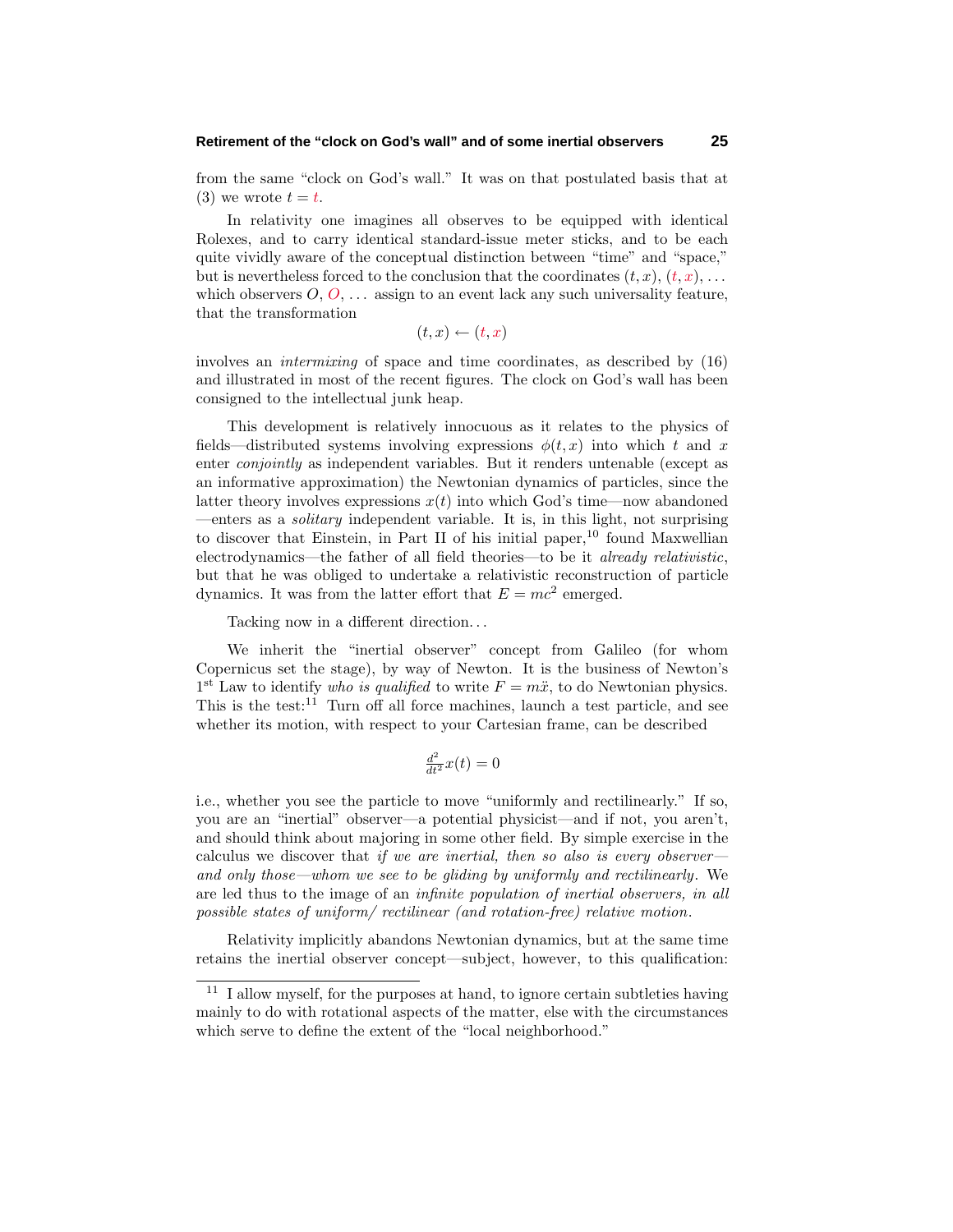it discards all observers *O* whose speed with respect to *O* exceeds *c*. The surprising fact is that this can be accomplished self-consistently, and in a way which promotes no observer to a distinguished place. The wonderousness of this development becomes more vividly apparent when one assumes spacetime to be three (or four) dimensional, as in the following figure:



FIGURE 14: The "c-ball" as it would appear if spacetime were three dimensional. It lives in velocity space (or *β* space), and shares the 2-dimensionality of space. Relativity excludes relative velocity vectors unless they lie internal to the ball of radius *c*. In Galilean physics one writes  $\mathbf{v} = \mathbf{v}_1 + \mathbf{v}_2$  to describe the result of successive (or "composed") transformation, and such sums may venture into the forbidden exterior of the *c*-ball. In relativity, the modified "velocity addition formula"  $(21)$  serves neatly to prevent this from happening.

It is the special design of the "relativistic velocity addition formula"

$$
\beta = \frac{\beta_1 + \beta_2}{1 + \beta_1 \beta_2} \equiv \beta(\beta_1, \beta_2) \tag{21}
$$

which is here at work: clearly

$$
\beta(0.8, 0.8) = 0.9756 \quad \text{(not 1.6)}
$$
  

$$
\beta(1.0, 0.8) = 1.0 \quad \text{(not 1.8)}
$$
  

$$
\beta(1.0, 1.0) = 1.0 \quad \text{(not 2.0)}
$$

though  $\beta(0.008, 0.008) = 0.015999 \sim 0.016000$ . The function  $\beta(\beta_1, \beta_2)$  is plotted in the final pair of figures.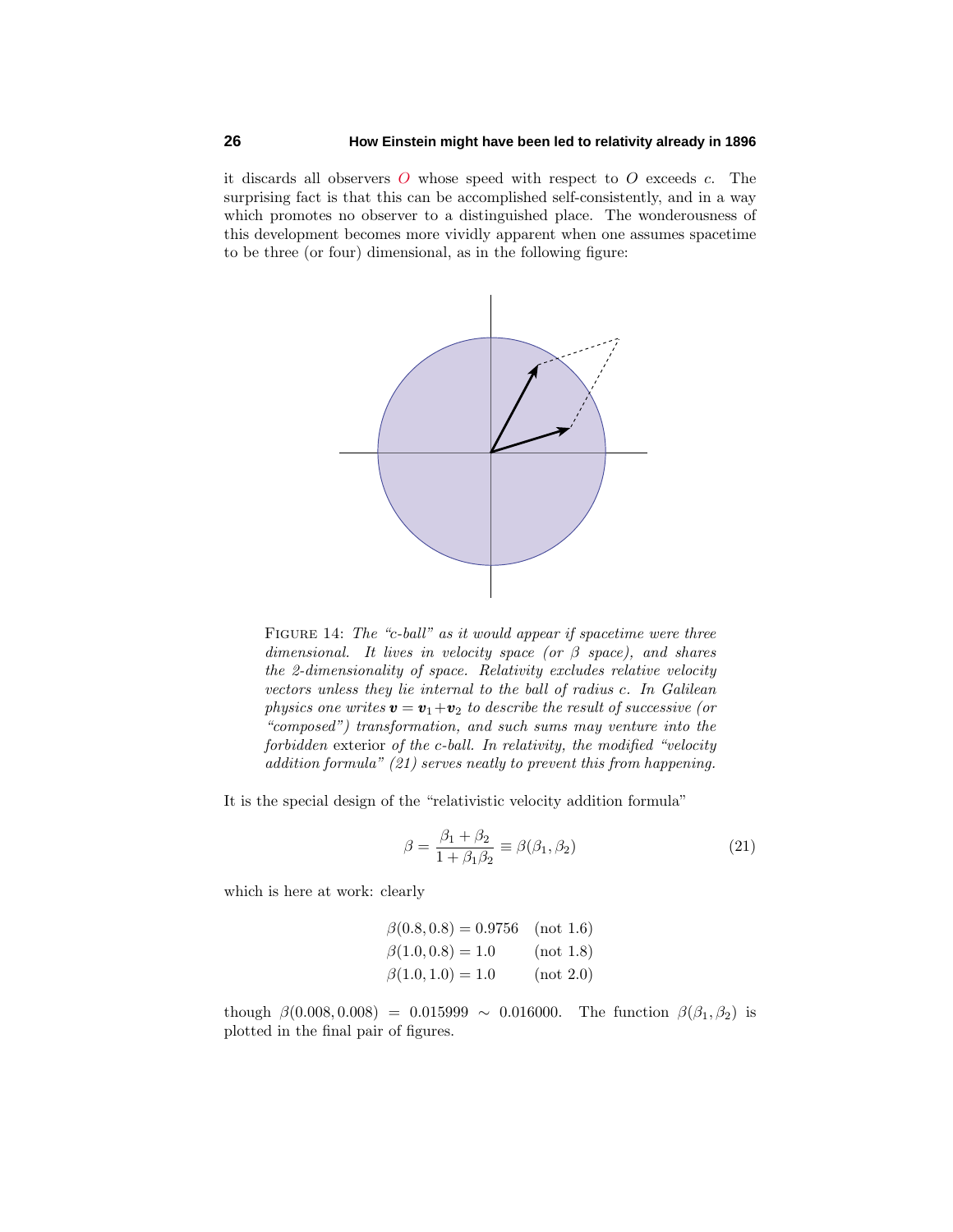

FIGURE 15: Plot of the function  $\beta(\beta_1, \beta_2)$ . In the vicinity of the origin the "β-surface" can be replaced by its tangent plane, and one in that approximation recovers the Galilean velocity addition formula  $\beta = \beta_1 + \beta_2$ . The wire frame has been introduced to suggest that the  $\beta$ -surface very nearly resembles the soap film which such a cubic skeleton would support.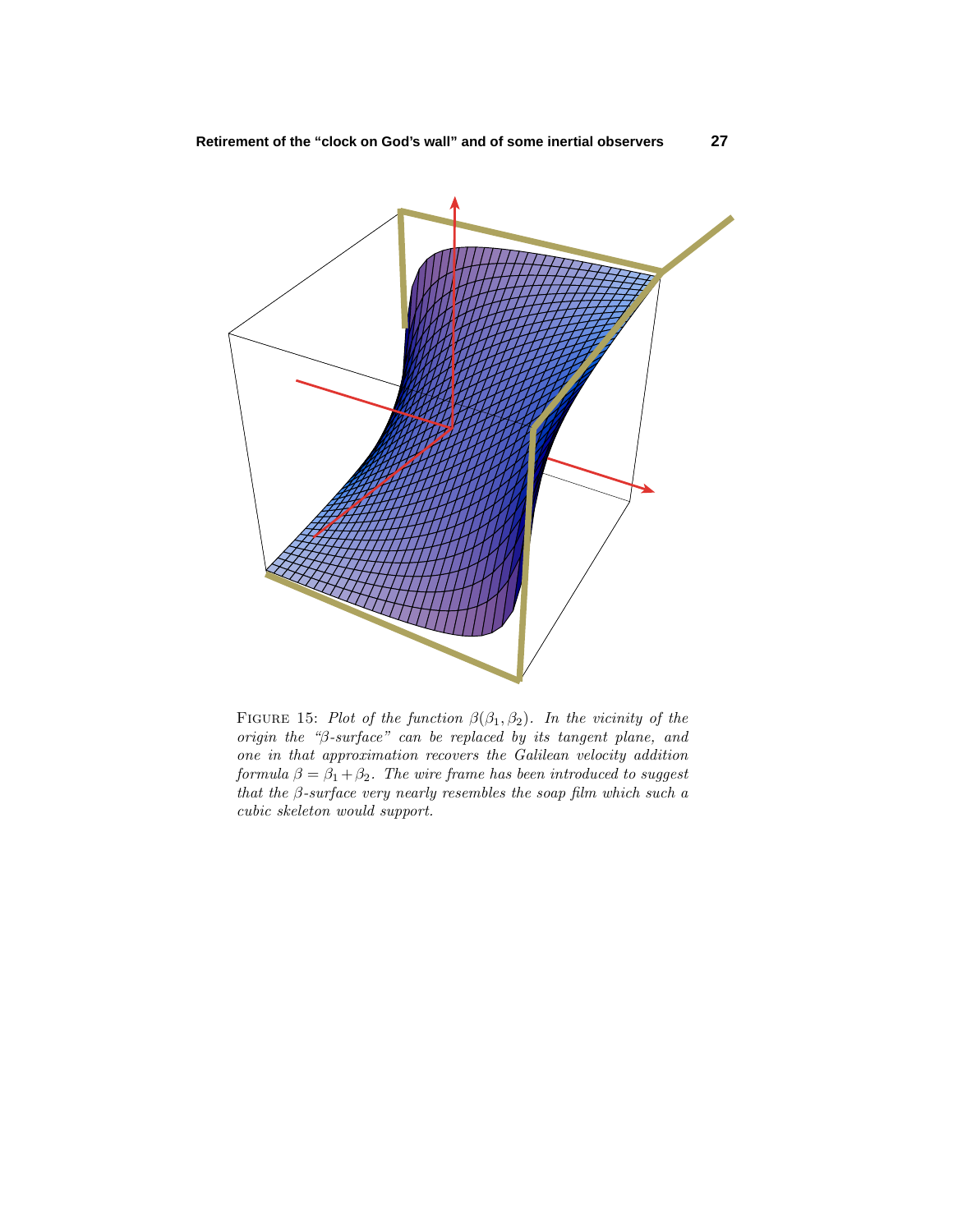

Figure 16: The *β*-surface viewed from the symmetrically disposed "neutral corner"  $(1, 1, -1)$ . The wire frame, from this vantage point, looks like a hexagon, with vertices alternating up/down/up/  $down/up/down.$  If one writes  $\beta_3 \equiv -\beta(\beta_1, \beta_2)$  then (21) becomes

*β*<sub>1</sub> + *β*<sub>2</sub> + *β*<sub>3</sub> + *β*<sub>1</sub>*β*<sub>2</sub>*β*<sub>3</sub> = 0

—the symmetry of which conforms to the symmetry of the figure.

One must be careful not to conflate these two statements

- it is impossible for the speed, with respect to *O*, of an observer *O* to exceed *c*
- it is impossible for the speed, with respect to *O*, of a mass point *m* to exceed *c*

—ultimately related though they are. The former is central to Special Relativity its ownself, while the latter issues from relativistic mechanics, which is a more